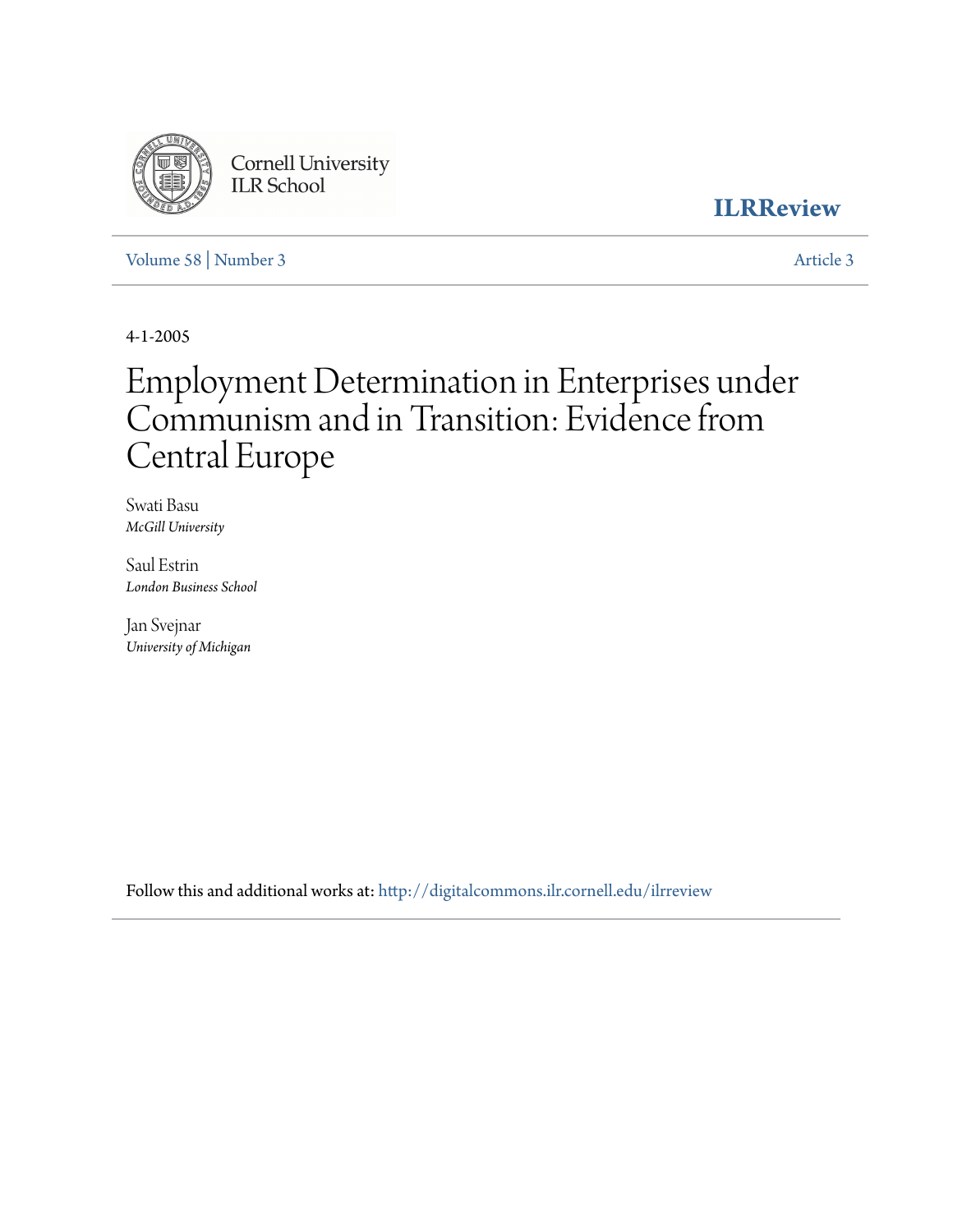# Employment Determination in Enterprises under Communism and in Transition: Evidence from Central Europe

# **Abstract**

The authors present a comparative analysis of employment determination in four transition economies as they moved from central planning to a market economy in the early 1990s. They use firm-level panel data sets from the Czech Republic, Hungary, Poland, and Slovakia to estimate dynamic employment equations for the period from immediately before to immediately after the start of transition. For the most part, firms appear to have been quick to adjust employment to wage levels, and there is little evidence of labor hoarding. There were important cross-country variations in the determinants of employment during the reform process, however. Hungarian and Polish firms started the transition already substantially reformed, and became even more responsive to market signals as transition proceeded. In contrast, firms in the Czech and Slovak Republics started in the completely unresponsive mode characteristic of central planning, but rapidly caught up with their counterparts in Hungary and Poland.

# **Keywords**

employment determination, communism, transition from communism to capitalism, central Europe, transition economies, central planning, Czech Republic, Hungary, Poland, Slovakia, labor hoarding

## **Cover Page Footnote**

In undertaking the research for this paper, Saul Estrin and Jan Svejnar were in part supported by World Bank research grants for research on Enterprises in Transition and Labor Markets in Transition, respectively, and by ACE PHARE grant No. P96–6095-R. Svejnar in part also benefited from NSF grant No. SES–0111783. The authors would like to thank Olivier Blanchard, Tito Boeri, Simon Commander, George Johnson, and participants in seminars at Princeton University, the London Business School, the University of Pittsburgh, and the Davidson Institute Annual Workshop on Transition Economics for valuable comments. They are also indebted to Lubomir Lizal, Miroslav Singer, Lina Takla, and Chris Walters for valuable computer assistance.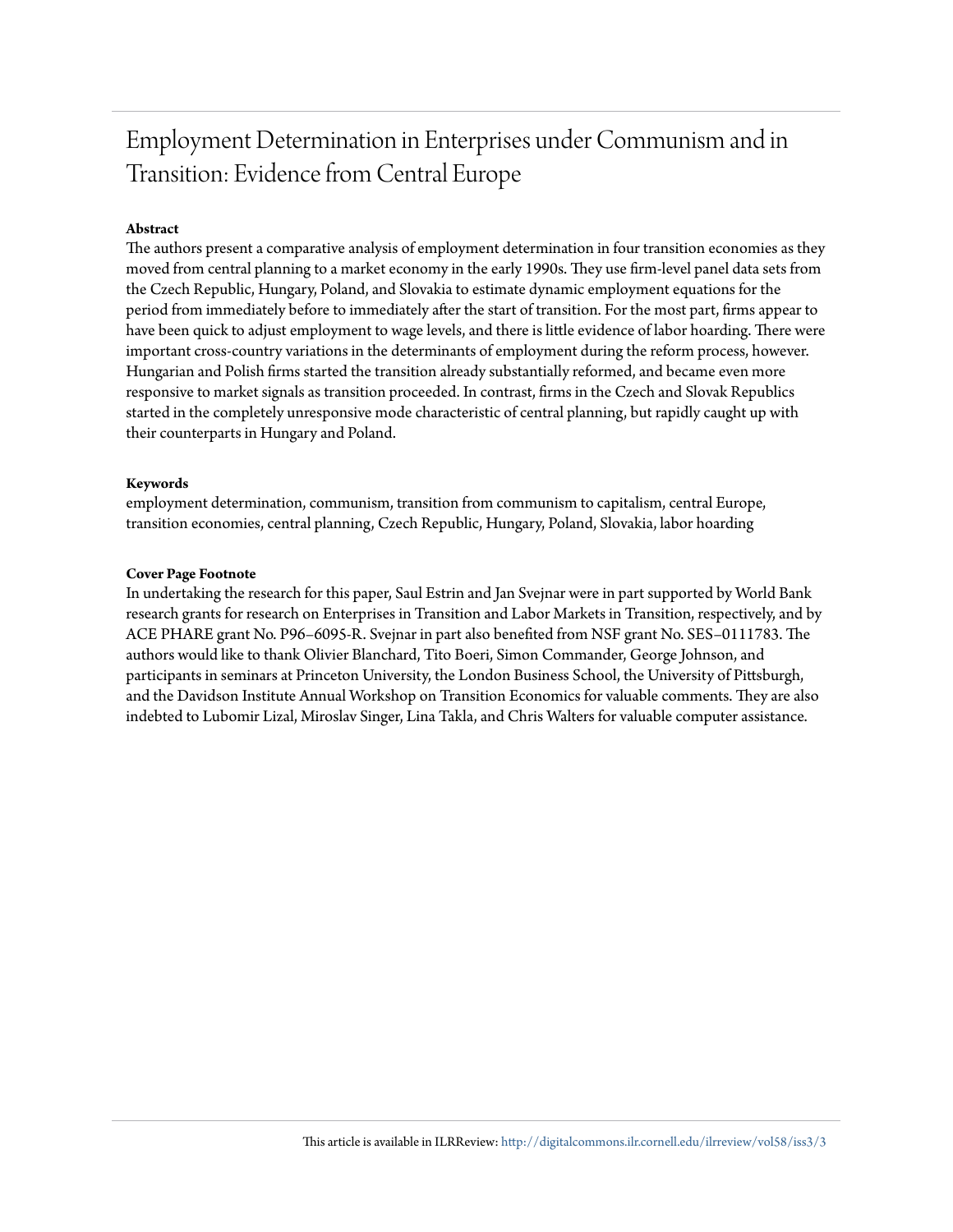# EMPLOYMENT DETERMINATION IN ENTERPRISES UNDER COMMUNISM AND IN TRANSITION: EVIDENCE FROM CENTRAL EUROPE

## SWATI BASU, SAUL ESTRIN, and JAN SVEJNAR\*

The authors present a comparative analysis of employment determination in four transition economies as they moved from central planning to a market economy in the early 1990s. They use firm-level panel data sets from the Czech Republic, Hungary, Poland, and Slovakia to estimate dynamic employment equations for the period from immediately before to immediately after the start of transition. For the most part, firms appear to have been quick to adjust employment to wage levels, and there is little evidence of labor hoarding. There were important cross-country variations in the determinants of employment during the reform process, however. Hungarian and Polish firms started the transition already substantially reformed, and became even more responsive to market signals as transition proceeded. In contrast, firms in the Czech and Slovak Republics started in the completely unresponsive mode characteristic of central planning, but rapidly caught up with their counterparts in Hungary and Poland.

In this paper we present a comparative<br>
analysis of the employment behavior of analysis of the employment behavior of firms as they moved from the communist economic system of the late 1980s into the transition to a market economy in the early 1990s. Large panels of annual data on industrial enterprises in the Czech Republic, Hungary, Poland, and Slovakia are used to explore employment determination at the enterprise level, across countries and with the change in the economic system. Dynamic labor demand equations are estimated using two-year panels with firm-level data for these Central European countries before and during the transition from central planning.

In our analysis, we address some important questions that have arisen in the de-

respectively, and by ACE PHARE grant No. P96–6095- R. Svejnar in part also benefited from NSF grant No. SES–0111783. The authors would like to thank Olivier Blanchard, Tito Boeri, Simon Commander, George Johnson, and participants in seminars at Princeton University, the London Business School, the University of Pittsburgh, and the Davidson Institute Annual Workshop on Transition Economics for valuable comments. They are also indebted to Lubomir Lizal, Miroslav Singer, Lina Takla, and Chris Walters for valuable computer assistance.

*Industrial and Labor Relations Review,* Vol. 58, No. 3 (April 2005). © by Cornell University. 0019-7939/00/5803 \$01.00

<sup>\*</sup>Swati Basu is Faculty Lecturer at McGill University's Business School. Saul Estrin is Adecco Professor of Business and Society, London Business School. Jan Svejnar is Everett E. Berg Professor of Business Administration and Professor of Economics at the University of Michigan, and Visiting Professor at CERGE-EI in Prague.

In undertaking the research for this paper, Saul Estrin and Jan Svejnar were in part supported by World Bank research grants for research on Enterprises in Transition and Labor Markets in Transition,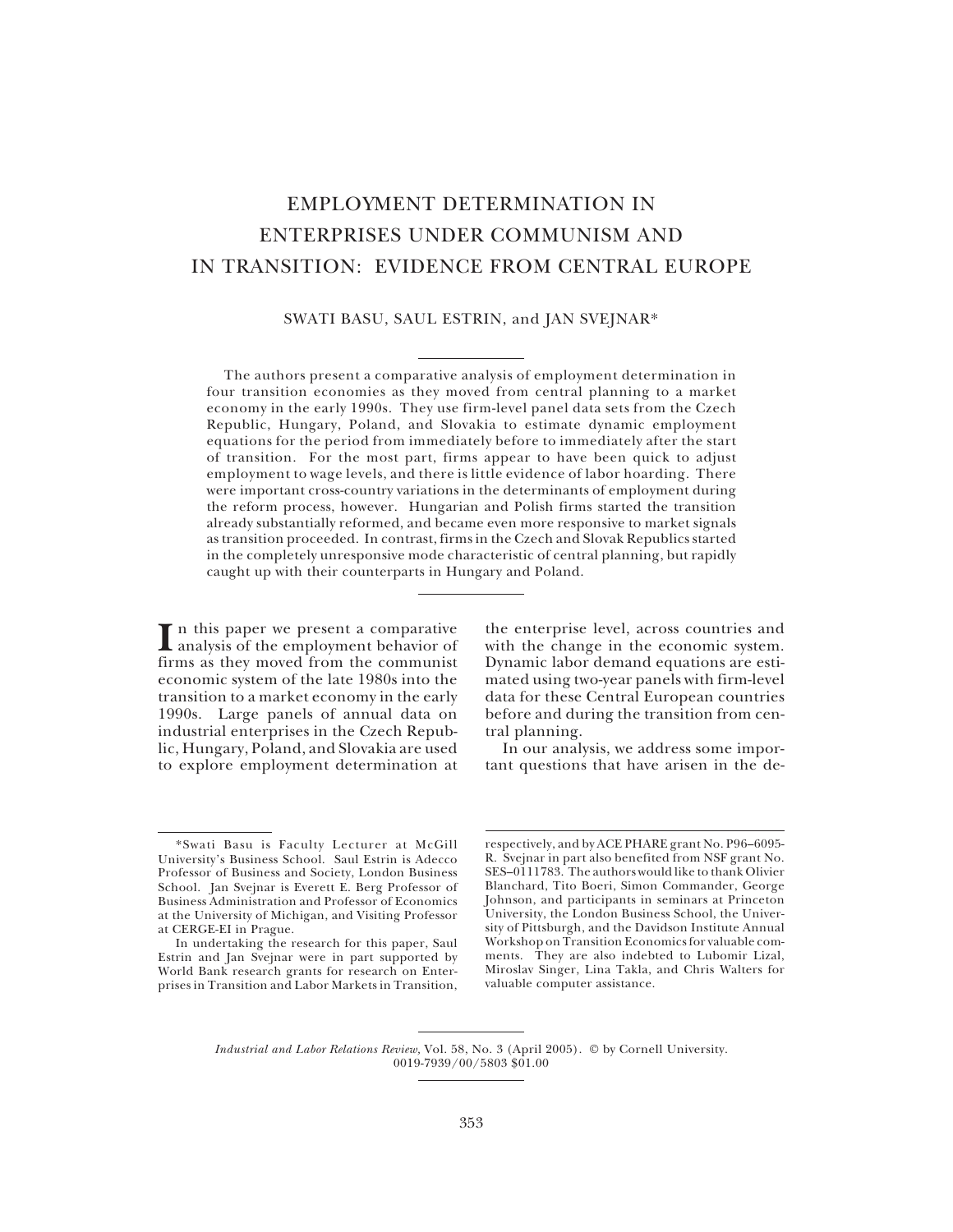bate about the nature of the centrally planned system and the subsequent transition to a market economy. The first concerns the extent to which significant intercountry differences existed in the behavior of firms under the communist system up to late 1980s and whether these differences began to disappear after the transition was launched. An influential school of thought has argued, but not proved with micro data, that the behavior of firms in Hungary and to a lesser extent Poland in the pre-transitional period reflected the decentralizing reforms of the previous decade, while firms in the Czech Republic and Slovakia operated under a classical communist system of central planning (World Bank 1996).

We also investigate whether and to what extent firms in the Czech Republic, Hungary, Poland, and Slovakia hoarded labor or allocated labor efficiently from a private or social standpoint. We test whether firms in these economies operated on the labor demand curve or on a more labor-intensive contract curve and whether their behavior changed systematically as they moved from central planning into the transition period. In terms of the economics of transition, we provide the first systematic evidence testing the widely maintained assumption that under communism firms hoarded labor and thus entered the transition with excess employment. Many theoretical models of the transition, for instance, assume that communist firms enter the transition with excess labor and that enterprise restructuring should therefore initially consist of labor shedding. (See, for example, Aghion, Blanchard, and Burgess 1994; Blanchard and Kremer 1997.)

Finally, we explore the relative performance of newly established (*de novo*) and existing state-owned firms. The establishment of new firms is widely viewed as a key ingredient of a successful transition process since, in comparison with the stateowned enterprises (SOEs), the *de novo* firms are considered to be more market-oriented and to operate under hard budget constraints. (See, for example, World Bank 1996; EBRD Transition Report 1998, 1999.) Our Czech and Slovak data permit us to

examine whether the SOEs behaved differently from the *de novo* firms, with the latter category being composed of start-ups and spinoffs.

Communism and its accompanying system of central planning constituted some of the most important economic phenomena of the twentieth century. By analyzing how firms behaved under the communist system and during the transition process to a market economy, we provide an understanding of this phenomenon, as well as new insights into the functioning of the market system that we otherwise observe only in a mature steady state. Because the economies of Central Europe were the first to enter the transition process and represent diverse cases in terms of initial conditions, policies, and outcomes, our comparative approach provides important information for policy-makers in these economies as well as those in all the other postcommunist countries that launched their transitions later.

#### **Preliminary Descriptive Statistics: The Early Transition**

All the former Soviet bloc economies experienced a large fall in output and employment in the first few years of the transition (for some of the hypotheses and evidence, see, for example, Rodrik 1994; Kornai 1995; Blanchard and Kremer 1997). As may be seen from Table 1, the four CEE economies that we study experienced similar (17.5–20.5%) cumulative declines in estimated GDP in the early 1990s, but responded very differently in terms of employment and wage adjustment. In the Czech Republic, employment declined by only 9% but real product wages fell by 24% in the 1990–92 period.<sup>1</sup> In contrast, in Hungary employment declined by 20.5% but real product wages actually increased by 17.3%. Poland took a middle way, with employment decreasing by 11% and wages

<sup>1</sup>Real product wages are defined as nominal wages deflated by the producer price index.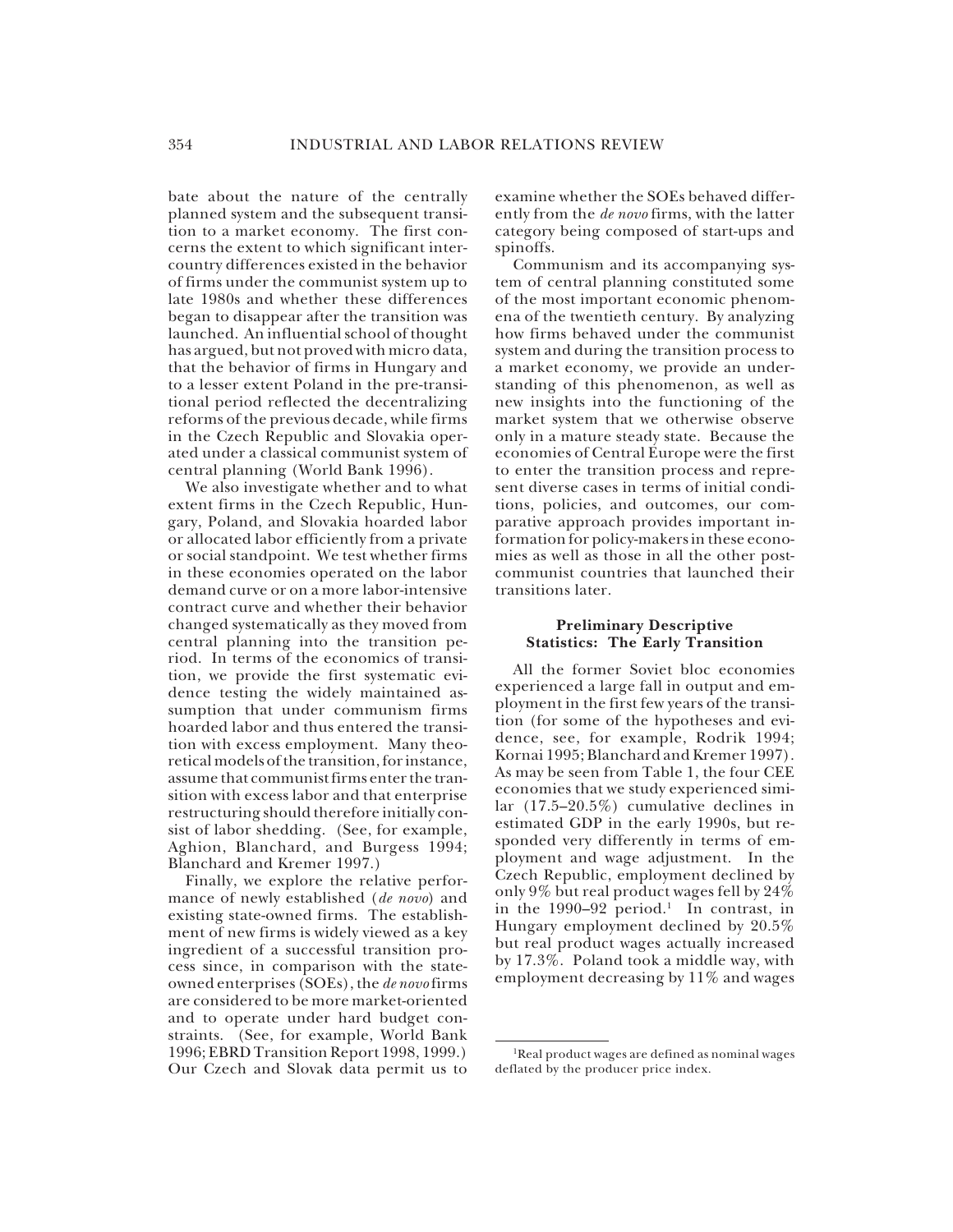|                            |            |                                           |                    | $GDP$ Growth <sup>a</sup> |                                                              |              |      |        |            | Change in Employment |            |             |              |
|----------------------------|------------|-------------------------------------------|--------------------|---------------------------|--------------------------------------------------------------|--------------|------|--------|------------|----------------------|------------|-------------|--------------|
| Country                    |            | 1989                                      | 1990               | 1991                      | 1992                                                         | $1990 - 92b$ |      | 1989   | 1990       | 1991                 |            | 1992        | $1990 - 92b$ |
| Czech Republic             |            | 1.4                                       | $-0.4$             | $-11.7$                   | $-7.3$                                                       | $-18.5$      |      | $-0.1$ | $-0.9$     | $-5.5$               |            | $-2.6$      | $-8.9$       |
| Slovakia                   |            | 1.4                                       | $-0.4$             | $-14.6$                   | $-6.5$                                                       | $-20.5$      |      | $-0.2$ | $-0.8$     | $-7.9$               |            | $-5.3$      | $-13.5$      |
| Hungary                    |            | 0.7                                       | $-3.5$             | $-11.9$                   | $-3.0$                                                       | $-17.5$      |      | $-0.6$ | $-3.1$     | $-9.6$               |            | $-9.3$      | $-20.5$      |
| Poland                     |            | 0.2                                       | $-11.6$            | $-7.6$                    | 2.6                                                          | $-18.1$      |      | $-0.8$ | $-6.2$     | $-3.9$               |            | $-3.1$      | $-10.6$      |
| Country                    |            | Change in Real Product Wages <sup>c</sup> |                    |                           | Unemblovment <sup>d</sup><br>Subsidies to Enterprises (%GDP) |              |      |        |            |                      |            |             |              |
|                            | 1989       | 1990                                      | 1991               | 1992                      | $1990 - 92b$                                                 | 1989         | 1990 | 1991   | 1992       | 1989                 | 1990       | 1991        | 1992         |
| Czech Republic<br>Slovakia | 2.1<br>5.1 | $-0.8$<br>0.1                             | $-31.5$<br>$-31.0$ | 12.0<br>14.5              | $-23.9$<br>$-20.9$                                           | 25.0         | 16.2 | 7.7    | 4.9<br>5.2 | 0.0<br>0.0           | 0.8<br>1.5 | 4.1<br>11.8 | 2.6<br>10.3  |
| Hungary                    | 2.2        | 4.3                                       | 0.6                | 11.8                      | 17.3                                                         | 12.0         | 9.5  | 7.4    | 5.5        | 0.3                  | 1.5        | 7.5         | 12.3         |
| Poland                     | 25.3       | $-31.1$                                   | 15.2               | 8.3                       | $-0.5$                                                       | 10.6         | 7.7  | 5.1    | 3.3        | 0.0                  | 6.3        | 11.8        | 13.6         |

*Table 1.* Comparative Macroeconomic Statistics.

a At constant prices.

b 1989–91 for Poland, where the transition shock occurred one year earlier.

c Wages deflated by the producers' price index.

dYear-end unemployment.

*Sources:* EBRD *Transition Report* (1995, 1997, 1998) for GDP growth data in all countries and for employment and wage data in Hungary and Poland; Gao and Schaffer (1998) for data on subsidies to enterprises; Ham, Svejnar, and Terrell (1995) for employment and wage data for the Czech Republic and Slovakia.

by 0.5%. Finally, Slovakia experienced the most profound decline in GDP (20.5%) and registered a substantial fall in both employment and wages (13.5% and 21%, respectively).

It is important to put these figures into the context of hardening budget constraints. Table 1 shows that government subsidies were reduced to the range of 3– 6% of GDP in all four countries in the early 1990s.2 However, Czechoslovakia started transition with a much higher level of subsidies (25% of GDP) than Hungary or Poland. The more severe wage-employment adjustment in the Czech and Slovak Republics may be in part the result of their more precipitous decline in enterprise subsidies during the early 1990s. Moreover, since Slovakia was receiving cross-subsidies within Czechoslovakia, the fact that the most severe decline in employment and wages is observed in Slovakia probably reflects the

more substantial subsidy reduction in that republic. The unemployment data in Table 1 show the unemployment rate rising from zero to double digits in Hungary, Poland, and Slovakia, but remaining at or below 4% in the Czech Republic in the early 1990s. The greater rise in unemployment in Hungary and Poland is consistent with the finding, reported later, that these countries opted for a more pronounced reduction in employment than in wages. Slovakia also reduced wages dramatically, though somewhat less than the Czech Republic, and it experienced the strongest negative output shock among the four countries. It suffered a decline in employment and a rise in unemployment, in part perhaps also because of the disproportionate reduction in subsidy (see Ham, Svejnar, and Terrell 1998).

The employment and wage behavior of firms in the transition economies is also an important factor in the political economy of the reform. Countries with large increases in unemployment—Hungary, Poland, and Slovakia—experienced a swift negative political response. The first post-

<sup>2</sup>By the late 1990s the electoral cycle brought the reformers back to power in some countries.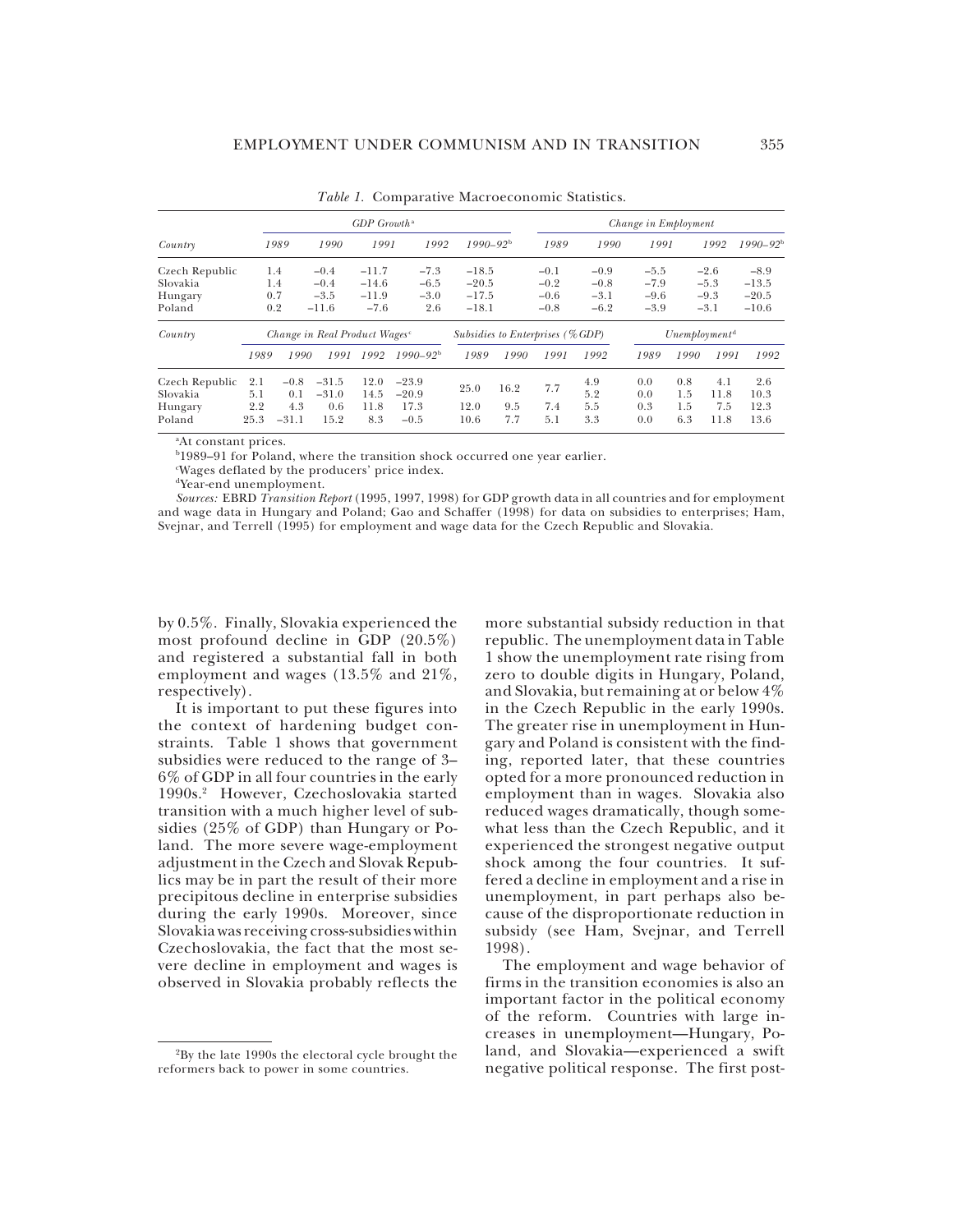communist governments were quickly rejected by voters in favor of more socially oriented, often reformed communist, governments in the early 1990s. In contrast, the low unemployment rate in the Czech Republic coincided with that country's first post-communist leadership remaining solidly in power until 1996 and surviving in a weaker form until 1998. These different political outcomes suggest that voters in the transition economies were sensitive to reductions in job security and declines in living standards, and that an understanding of the wage and employment behavior of enterprises is important for the ability of policy-makers to pursue successful transition policies.

#### **Conceptual Framework and Estimating Equations**

In examining the wage and employment outcomes before and during the transition, we use the conceptual framework depicted in Figure 1. (For the underlying model, see, for example, McDonald and Solow 1981; Svejnar 1982, 1986.) For any given firm, the competitive labor market outcome is given by employment *L\** at point *A,* with the marginal revenue product of labor *R*, equaling the competitive (market clearing) wage *W<sub>c</sub>*. Since planners kept wages low and sought to maintain full employment when the communist system was intact, an efficient centrally planned system with full employment may be conceptualized precisely as one that induces firms to operate at point *A.* At this point, the workers are paid the minimum acceptable wage and the planners appropriate the maximum available profit, as depicted by the iso-profit curve  $\Pi$  = Max.

However, in countries such as Hungary and Poland, the communist system had been reformed, largely as a result of pressure from workers and managers, so it is more realistic to conceptualize the workings of the labor market in these economies as bargaining between the planners, managers, and workers. Depending on the preferences and relative power of these three parties, the wage-employment out-

come could lie anywhere in the area *AB'F'* in Figure 1. Points *B'* and *F'* lie on the zero profit ( $\Pi = 0$ ) iso-profit curve and reflect the maximization of income per worker and employment, respectively, subject to profit being zero and the wage being at least *W<sub><sub>c</sub>*</sub>. The contract curve *ABB'*, which corresponds to the short-run labor demand curve of a profit-maximizing firm, reflects outcomes with varying emphasis on wages and profit (no emphasis on employment), while the horizontal contract curve *AFF'* corresponds to varying degrees of joint employment and profit maximization (no emphasis on wages above  $W_{c}$ ). The outcomes *C'*, *D'*, and *E'* on the  $\Pi = 0$  iso-profit curve reflect varying degrees of emphasis on wages and employment (subject to zero profit). A set of intermediate outcomes wherein the planners appropriate a given level of profits is depicted by the iso-profit curve  $\Pi = \alpha$  Max and the corresponding points *B, C, D, E,* and *F.*

The socially efficient set of outcomes, corresponding to  $R<sub>L</sub>$  =  $W<sub>L</sub>$  and various wageprofit combinations, lies on the vertical contract curve *ADD'.* These outcomes are also important from an empirical standpoint because they correspond to a situation in which the firm does not adjust employment in response to changes in the wage, *ceteris paribus.* Backward-bending contract curves (for example, *ABB'* in Figure 1) imply that the firm reduces employment in response to a wage increase, while forward-sloping contract curves (for example, *AEE'*) imply that wages and employment move in the same direction.<sup>3</sup>

Finally, it should be noted that the framework of Figure 1 can capture the phenomenon of soft budget constraints. We can conceptualize soft budget constraints as planners cross-subsidizing loss-making firms from the surplus of profitable ones. In Figure 1, this implies the loss-making firms operating above and the profitable firms

<sup>3</sup>Prasnikar et al. (1994), for instance, found that firms in former Yugoslavia operated along the *ACC'* curve in Figure 1.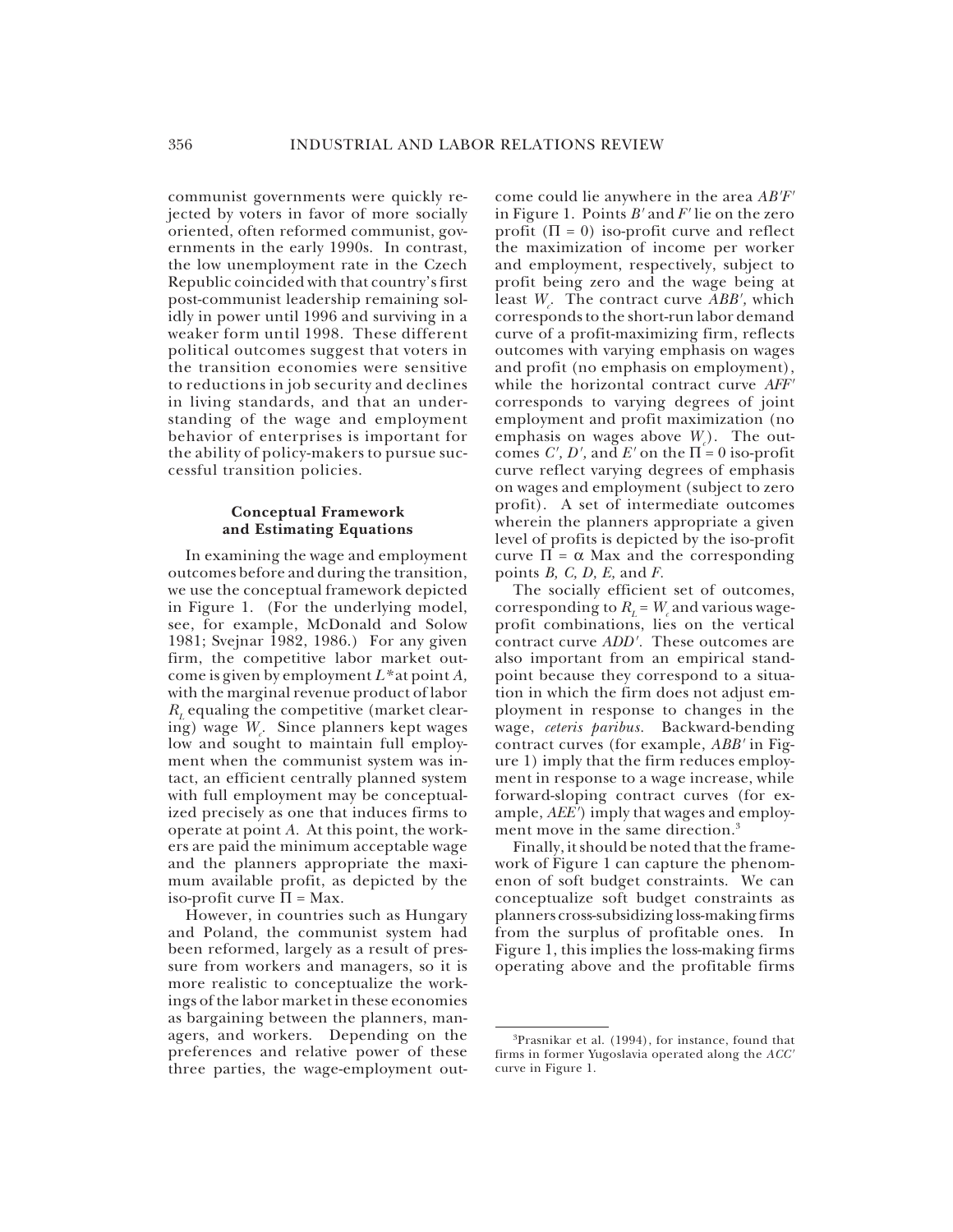

*Figure 1.* Bargaining Model of Wage and Employment Determination.

See text for explanation.

below the  $\Pi = 0$  curve. Firms operating at point *F"* would receive a subsidy for hoarding extra labor, while paying the minimum acceptable wage  $W_{\!\scriptscriptstyle\beta}$ , while firms at  $E^{\prime\prime}$  would also use part of the subsidy to pay a wage above the reservation level. Hardening of the budget constraint, be it through elimination of subsidies, privatization, or other means, is reflected in a leftward move for such firms from points such as *F"* and *E"* to the  $\Pi = 0$  curve or even further to points such as *A, B*, or *B'* on labor's marginal revenue product curve.

Firms in different countries are likely to have started the transition from different wage-employment-profit combinations, and probably exhibited different distributions of power among the planners, managers,

and workers. Transition entails macro-stabilization, privatization, the hardening of budget constraints, and a redistribution of power among the government, managers, and workers, and since these factors differed across countries, the resulting behavior of firms is likely to have evolved differently. Given the large number of possible changes, very strong assumptions would be required to identify the changing preferences of the government, managers, and workers over time. Our goal is less ambitious: to assess whether enterprise behavior pre- and post-transition reflected outcomes consistent with being on the labor demand curve or another contract curve, and whether that behavior changed systematically as a result of the transition.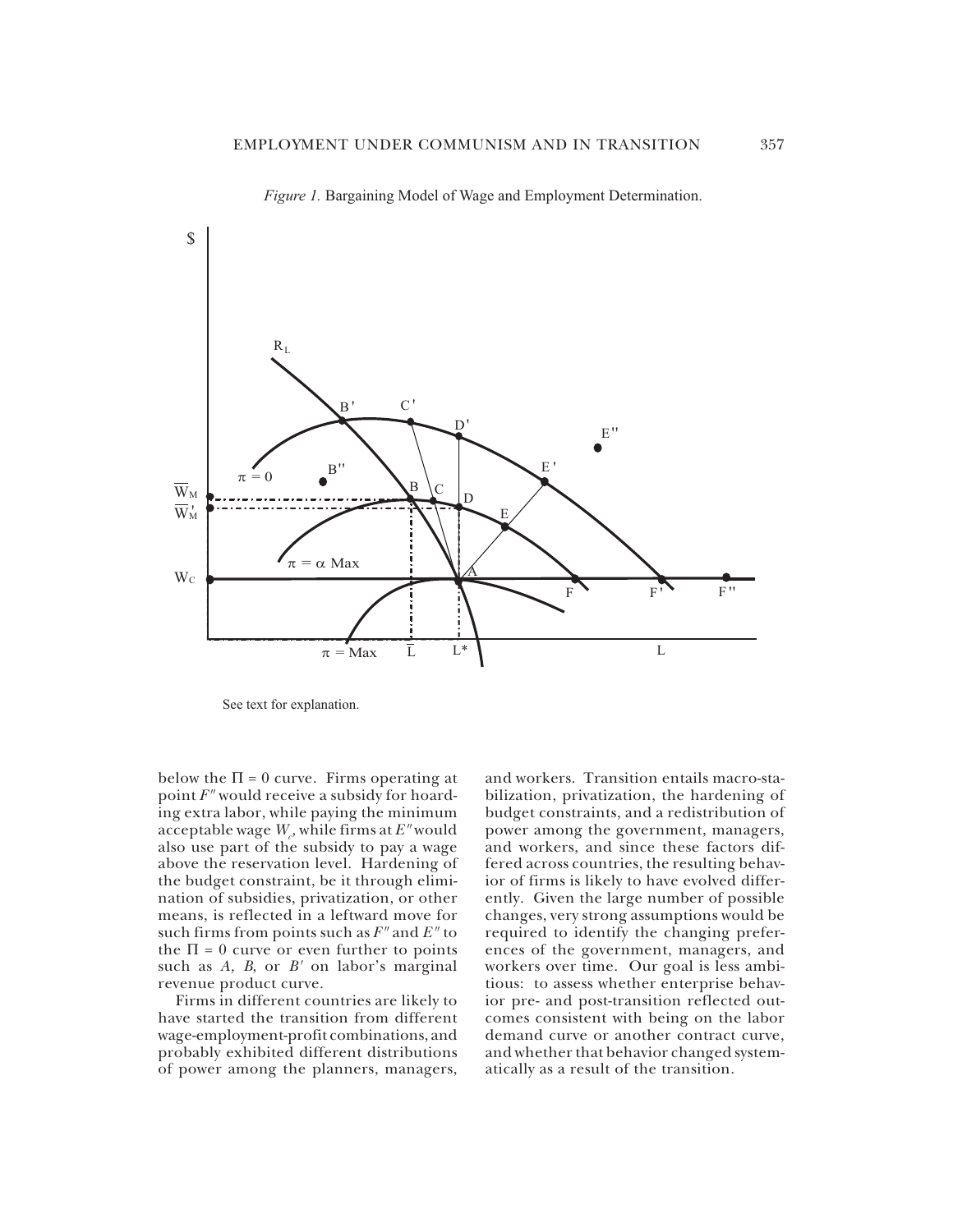In our empirical work we first derive and estimate a dynamic labor demand equation as characterized by *ABB'* in Figure 1. We obtain elasticity estimates in different periods under the assumption that wages are set either exogenously (by the planners or the market) or by the employer or through bargaining, with the management setting employment in a cost-minimizing way. We go on to derive and estimate an employment equation that includes a proxy for the reservation (alternative) wage of workers, which permits us to interpret the estimated coefficients as indicating whether the outcome deviates from the labor demand curve and hence reflects bargaining over both wages and employment.

In estimating the labor demand equation, we use the specification

$$
(1) \tL = L(W/P, Q, X),
$$

where  $L$  = number of employees,  $W$  = the nominal wage, *P* = the product price index, *Q* = the sales or output of the firm, and *<sup>X</sup>* <sup>=</sup> a vector of ownership, legal status, and industry dummy variables that may affect the firm's demand for labor. The specification in equation (1) corresponds to a labor demand function of an enterprise characterized by cost minimization subject to an exogenously given level of output. This approach has been used frequently in studies of Western economies and it is useful as a starting point in our analysis.4 In fact, the assumption of exogenously set output is arguably more realistic in our setting than in the West, since firms in Central Europe were probably output-constrained as a result of the dramatic output fall that resulted from the imposition of restrictive macroeconomic policies in the late 1980s and 1990s and the disbanding of the common trading area of the Soviet bloc in 1991.

Assuming that wages were set exogenously to the firm by the planners and later by the market and government wage

4For examples of Western analyses using this framework, see, for example, Hamermesh (1986, 1993) and Quandt and Rosen (1989).

controls, one could estimate equation (1) by ordinary least squares. However, the wage variable we use is constructed by dividing the wage bill by employment, which creates the potential for measurement error. Because of this problem of measurement error, and the possibility that employers had some latitude in setting wages (wages being endogenously determined), we instrument wages. We also test whether the negative output shock imposed an exogenous output (sales) constraint on firms. In the employment equation we therefore instrument wages and test whether sales are to be treated as exogenous by the Hausman test for exogeneity.

The instrumental variables that we use are district dummy variables, two-digit industry dummy variables, preceding year value of enterprise assets interacted with industry dummy variables, firm ownership, and the current and lagged average values of sales, wages, and employment of firms in the neighboring three-digit industry, as well as the average value of lagged assets of firms in the neighboring three-digit industry. The neighboring three-digit industry is the next three-digit industry in relation to the industry the firm belongs to, within the same twodigit industry classification. In the case of the last three-digit industry in the two-digit classification, the three-digit industry classification that is the most similar is chosen. The district-level dummy variables are used as instruments because wages and changes in wages varied across districts in response to changes in the cost of living and other compensating differentials, while technology is likely to have been invariant across districts.<sup>5</sup> The industry and regional dummy variables are also used as instruments to capture factors such as the technical and managerial error components of the underlying production function (Zellner, Kmenta, and Dreze 1966). Finally, by using

<sup>&</sup>lt;sup>5</sup>In the medium and long run firms would presumably adjust location in response to regional wage differentials, but this phenomenon is absent in the short span of two consecutive years.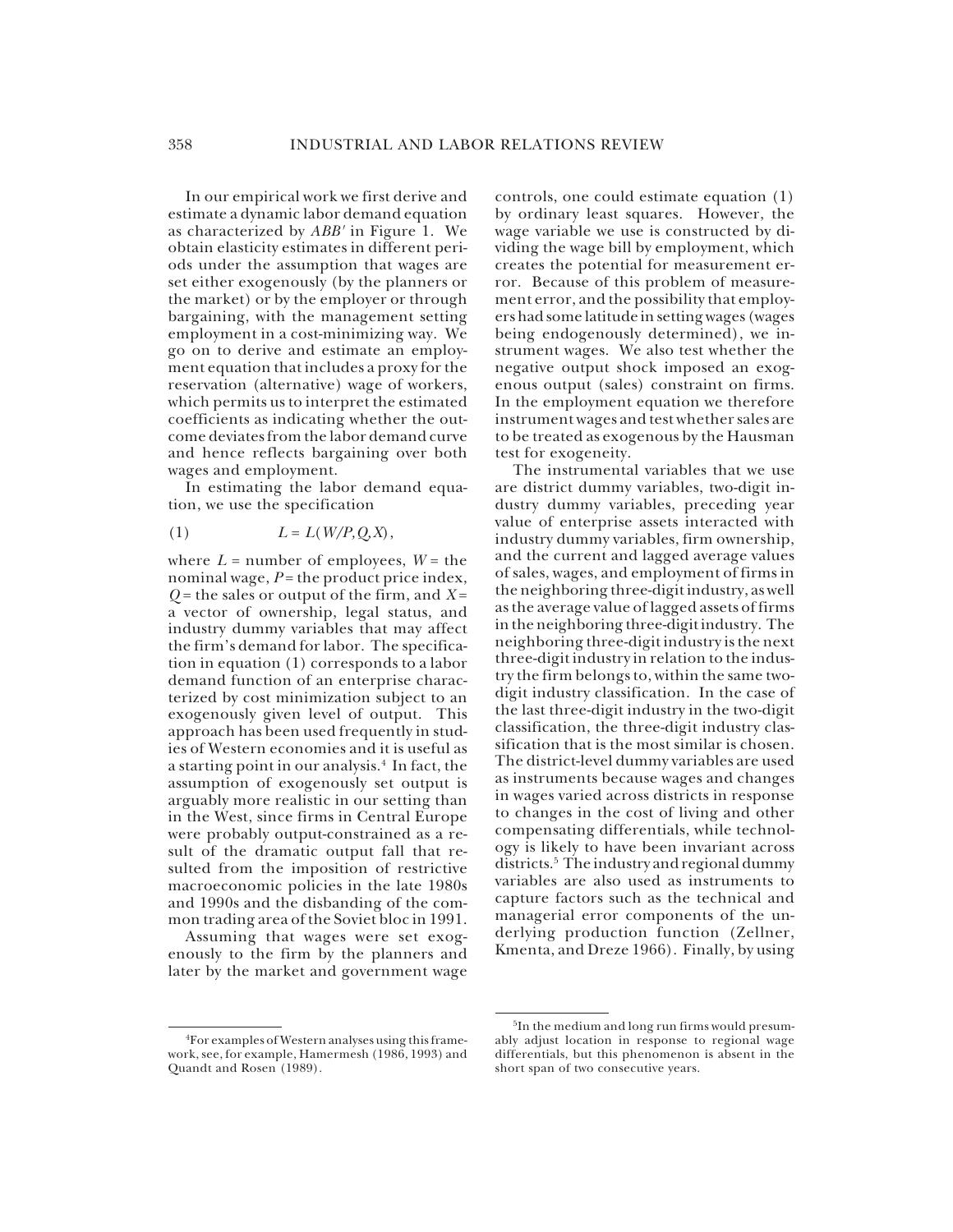as instruments the average values of variables from firms in the nearest three-digit industry within the same two-digit classification, we capture the effect of common external shocks to similar sub-industries within a given two-digit industry, while avoiding the correlation between the error term and regressors that may be brought about by the firm fixed effects and threedigit industry fixed effects (Kmenta 1997:360).6

In estimating equation (1), we use a dynamic specification and estimate on consecutive two-year panels of data. Using a dynamic specification is desirable since transition is inherently a dynamic process and it would be unrealistic to assume complete adjustment of variables within a one-year period. We use consecutive two-year panels because of the high incidence of enterprise entry, break-ups, and exit. In particular, we would lose most Czech and Slovak observations if we used panels longer than two years. Using the short panels also allows us to assess how the behavior of firms changed from the pre-transition period into the various phases of the early transition. For each country we therefore use consecutive twoyear panels of data and test for the stability of coefficients across the two-year periods.

We specify equation (1) in a log-linear form and introduce a general dynamic framework by allowing the left-hand-side variable and all the principal right-handside variables to enter in both current and one-year lagged form. (See, for example, Hendry and Mizon 1978; Nickell 1986; Estrin and Svejnar 1993.) This first-degree general distributed lag model is specified for equation  $(1)$  as<sup>7</sup>

(1') 
$$
\ln L_{i} = \alpha_{0} + \alpha_{1} \ln (W/P)_{i} + \alpha_{2} \ln (W/P)_{i-1} + \alpha_{3} \ln Q_{i} + \alpha_{4} \ln Q_{i-1} + \alpha_{5} \ln X_{i} + \alpha_{6} \ln X_{i-1} + \alpha_{7} \ln L_{i-1}.
$$

In equation (1'), the short-term elasticity of employment with respect to the wage is given by α<sub>1</sub>. We construct the corresponding long-run elasticity as the ratio of the two relevant polynomials in the lag operator  $(\alpha_1 + \alpha_2)/(1 - \alpha_7)$  and check for the standard error of this statistic based on the covariance matrix of the underlying coefficients. The short- and long-run employment elasticities with respect to output and the other variables are defined analogously.8

Equation (1') represents a relatively general model within which one can test if the appropriate specification is (a) a partial adjustment model  $\alpha_{\alpha} = \alpha_4 = \alpha_6 = 0$ , (b) a static model  $\alpha_2 = \alpha_4 = \alpha_6 = \alpha_7 = 0$ , or (c) a (first difference) fixed effects model  $\boldsymbol{\alpha}_{_{2}}$  =  $-\alpha_1$ ,  $\alpha_4 = -\alpha_3$ ,  $\alpha_6 = -\alpha_5$ , and  $\alpha_7 = 1$ . In this sense, our specification is more flexible than those found in many other studies. In our empirical work, we test and in most cases reject the above restrictions.

In the second step of our empirical investigation, we allow for bargaining over both wages and employment, with the contract curve deviating from the marginal product curve of labor in relation to the weight that <sup>6</sup>The Hausman test warranted the instrumenting the bargainers place on employment rela-

of the sales variable in some but not all of the reported regressions. In particular, Slovakia appears to have been the most output-constrained of all the countries, as we cannot reject the hypothesis of exogeneity of sales in the employment equation. In Hungary, output appears to have been exogenously determined (constrained) in the pre-transition and early transition periods, but not in the later periods. We reject exogeneity of sales in Poland in almost all runs, and in the Czech Republic in all runs. Interestingly, when we consider only the "balanced panel" of 266 SOEs that existed before and survived the transition in the Czech Republic, the Hausman test suggests that these firms were output-constrained before and at the start of the transition, but ceased to be so in the later years.

<sup>7</sup>While the flexible stochastic difference equation (1') may be viewed as an arbitrary flexible approximation to a dynamic adjustment, it may also be derived formally from an underlying cost-minimization behavior of the firm (see for example, Nickell 1986 and Bresson et al. 1992).

<sup>8</sup>Since we use two-digit industry dummy variables as intercepts and estimate on a two-year panel of annual data, a two-digit producer price variable *<sup>P</sup>* would be collinear with the industry dummies. We therefore do not enter the price variable on the righthand side of equation (1').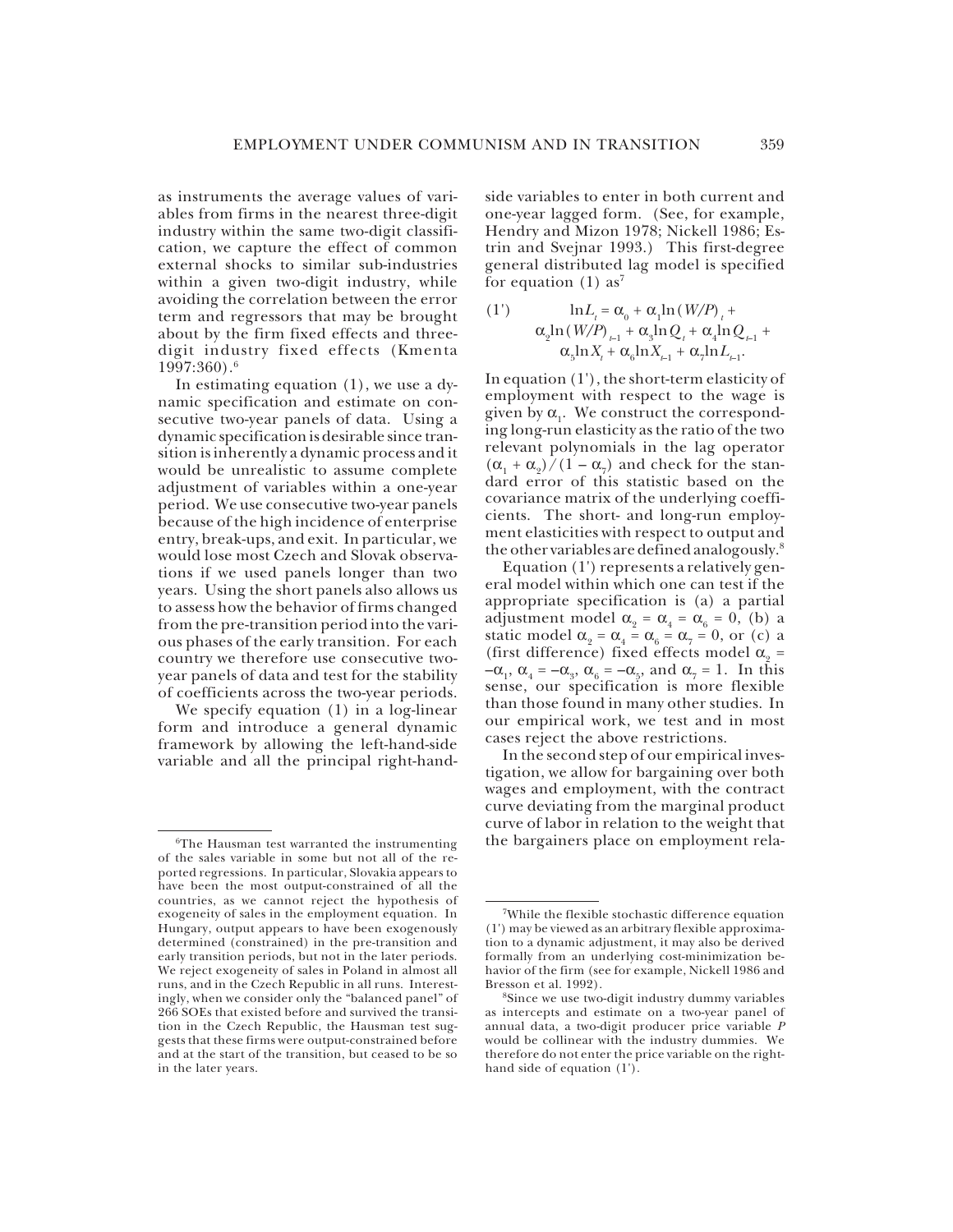tive to wages (that is, *ACC'* and *AEE'* in Figure 1). In particular, following the conceptual frameworks of Brown and Ashenfelter (1986) and Prasnikar et al. (1994), assume that worker preferences over wages and employment are given by a Stone-Geary function

$$
U = k(W/P - W^a/P)^{\alpha}L^{(1-\alpha)},
$$

where  $W^a$  is the alternative (reservation) wage, and that the management (and possibly government) is interested in profit

$$
\pi = PQ - WL - H,
$$

where *H* is fixed non-labor cost.<sup>9</sup> A Paretoefficient contract that equates the marginal rate of substitution between wages and employment in these two objective functions (for example, in a Nash bargaining context) yields the marginal revenue product condition

$$
PQ_{L} = W - \gamma(W - W^{2}),
$$

where  $\gamma = (1 - \alpha) / \alpha$  is the weight that the firm places on employment relative to wages. In the context of a particular production technology (for example, CES) one can derive an employment equation of the form

(1") 
$$
\ln L = \beta_0 + \beta_1 \ln Q + \beta_2 X - \sigma (1 - \gamma) \ln (W/P) - \sigma \gamma \ln (W^2/P),
$$

where  $\sigma$  is the constant elasticity of substitution between labor and capital in production. As may be seen from this employment equation, when the firm places no weight on employment ( $γ = 0$ ), the coefficient on the alternative wage is zero and the specification reduces to the standard labor demand equation. When the firm places equal weight on wages and employment ( $\gamma = 1$ ), the coefficient on the own wage is zero and employment is driven by the alternative wage. This is the case corresponding to the (socially efficient) vertical contract curve

*ADD'* in Figure 1. For γ > 1, one obtains forward-sloping contract curves such as *AEE'* in Figure 1.

Econometrically, equation (1") represents a relatively straightforward extension of the basic labor demand model. We note, however, that the ability to derive this equation and use the own and alternative wages to identify whether the firm is on or off the demand curve depends on the particular assumptions one makes about worker preferences. We use an approach that is similar to that of Brown and Ashenfelter (1986), but as MaCurdy and Pencavel (1986) showed, some classes of worker objective functions do not lend themselves to this derivation.

The main issue in implementing equation (1") empirically is how to approximate the alternative wage. A number of approaches have been adopted in Western studies, ranging from employing wages in particular regions or sectors and assuming that the alternative wage is proportional to them, to using a local unemployment rate that lowers the alternative wage by exerting downward pressure on wages and decreasing the probability of obtaining employment.<sup>10</sup> In this paper, we follow Brown and Ashenfelter (1986) and postulate that the alternative wage is an inverse linear function of local unemployment and industry dummy variables. We select this approach for two reasons. First, we have accurate district-level data (regional data in Poland) on local unemployment. Second, unlike the mildly varying unemployment rates in mature market economies, our data cover the period when unemployment first appeared and the unemployment rate rose sharply and unevenly across districts. Indeed, during the period of our study, the district-level unemployment rates varied in all countries from near zero to well over

<sup>&</sup>lt;sup>9</sup>The government may also be interested in employment generation, in which case its objective is congruent with that of workers (Prasnikar et al. 1994).

<sup>10</sup>Note that the alternative wage is given by a weighted average of alternative incomes and the unemployment rate is the weight attached to the relatively low income associated with an unemployment state.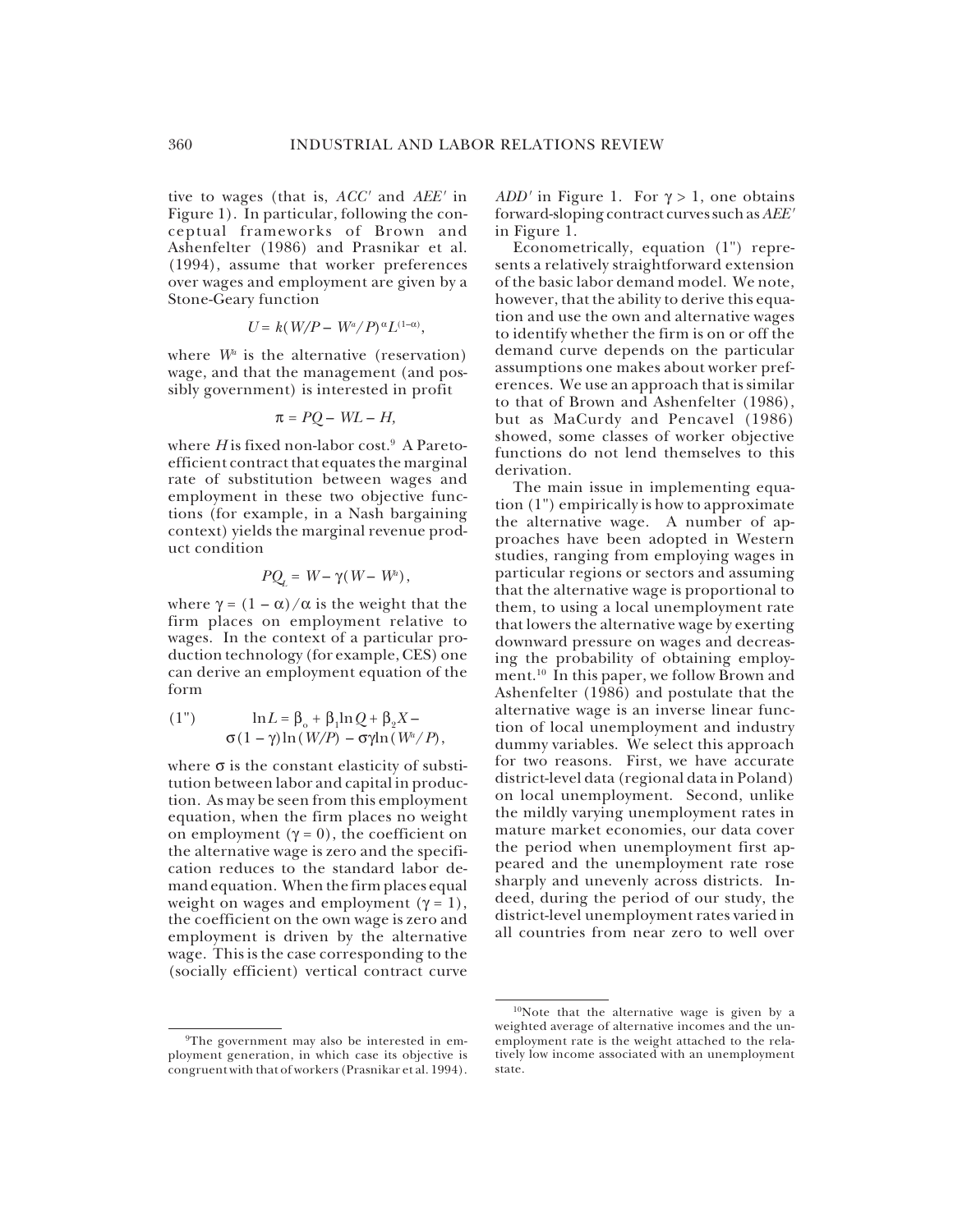20%. We hence feel that using the local unemployment rate is more appropriate than trying to construct other, less accurate proxy measures of the alternative wage. As with equation (1'), we estimate equation (1") in the general distributed lag form and we include the vector of control variables *X.*

Like most large firm-level data sets, our data come in annual rather than quarterly or monthly frequency. The obvious disadvantage is that annual data contain aggregation over time that smooths short-term changes in variables. Moreover, the need to use short panels prevents us from using more than one lag of variables in our specification. While the first-degree distributed lag specification may be limiting in some contexts,<sup>11</sup> this is a shortcoming that we simply cannot overcome in view of the severe loss of observations that we would face if we were to use longer panels of data.

#### **Data and Summary Statistics**

We use annual data from industrial enterprises in four transition economies: the Czech Republic, Slovakia, Poland, and Hungary. These were collected from records that, under communism, enterprises were legally required to submit to the relevant National Statistical Offices and Ministries of Finance. The Czech, Slovak, and Polish data sets contain almost all industrial firms with 25 or more workers. Given the paucity of small firms in planned economies (see World Bank 1996), these data sets provide an almost complete record of the transition of industrial firms in three key transition economies. The Hungarian data set is a large sample of industrial enterprises derived from the National Statistical Office data base. It comprises a panel of the thousand largest Hungarian firms, of which about 400 are industrial firms. The

 $\rm ^{11}Nickell$  (1986), for instance, showed that if firms optimize over inputs that are aggregated in the data (for example, skill categories of labor), it may be appropriate to include additional lags of the dependent variable in the employment equation.

latter are the firms we use in the present analysis. The four data sets together provide a unique snapshot of the effect of transition at an enterprise level that cannot be taken forward into the mid- and late 1990s because communism's demise ended the requirement for enterprises to supply such detailed information to the governments.

Annual summary statistics for the firmlevel as well as more aggregate variables used in the analysis are given in Table 2. The data cover the period 1989–93 for the Czech Republic, 1989–92 for Slovakia, 1988–91 for Poland, and 1988–92 for Hungary. In Poland and Hungary, the transition was launched at the start of  $1990;^{12}$  in the Czech and Slovak Republics, on January 1, 1991. For the Czech and Slovak data our estimates hence cover the pre-transition period of 1989–90, the start of the transition (big bang) in 1990–91, and the early transition (1991–92 and 1992–93 for the Czech Republic, and 1991–92 for Slovakia). For Hungary and Poland, the estimates cover the pre-transition period of 1988–89, the start of the transition in 1989– 90, and the early transition in 1990–91.

The summary statistics in Table 2 yield useful insights that are relevant for our analysis. First, the average number of employees per firm held steady in Poland during the entire 1988–90 period and declined only one year after the big bang event. In contrast, average employment per firm started declining in the Czech and Slovak Republics and Hungary as soon as the transition began, and the decline continued as the transition proceeded. In the case of the Czech Republic and Slovakia, the pattern is influenced more strongly by a major wave of break-ups and spin-offs of firms that occurred at the end of 1990 and in 1991,<sup>13</sup>

<sup>12</sup>In Hungary, the reform process dates as far back as 1968 and the transition changes that occurred at the end of the 1980s and early 1990s were hence less fundamental than those in the other countries (see, for example, Kornai 1995**)**.

<sup>13</sup>See Lizal, Singer, and Svejnar (2001) for an analysis of these break-ups and spin-offs.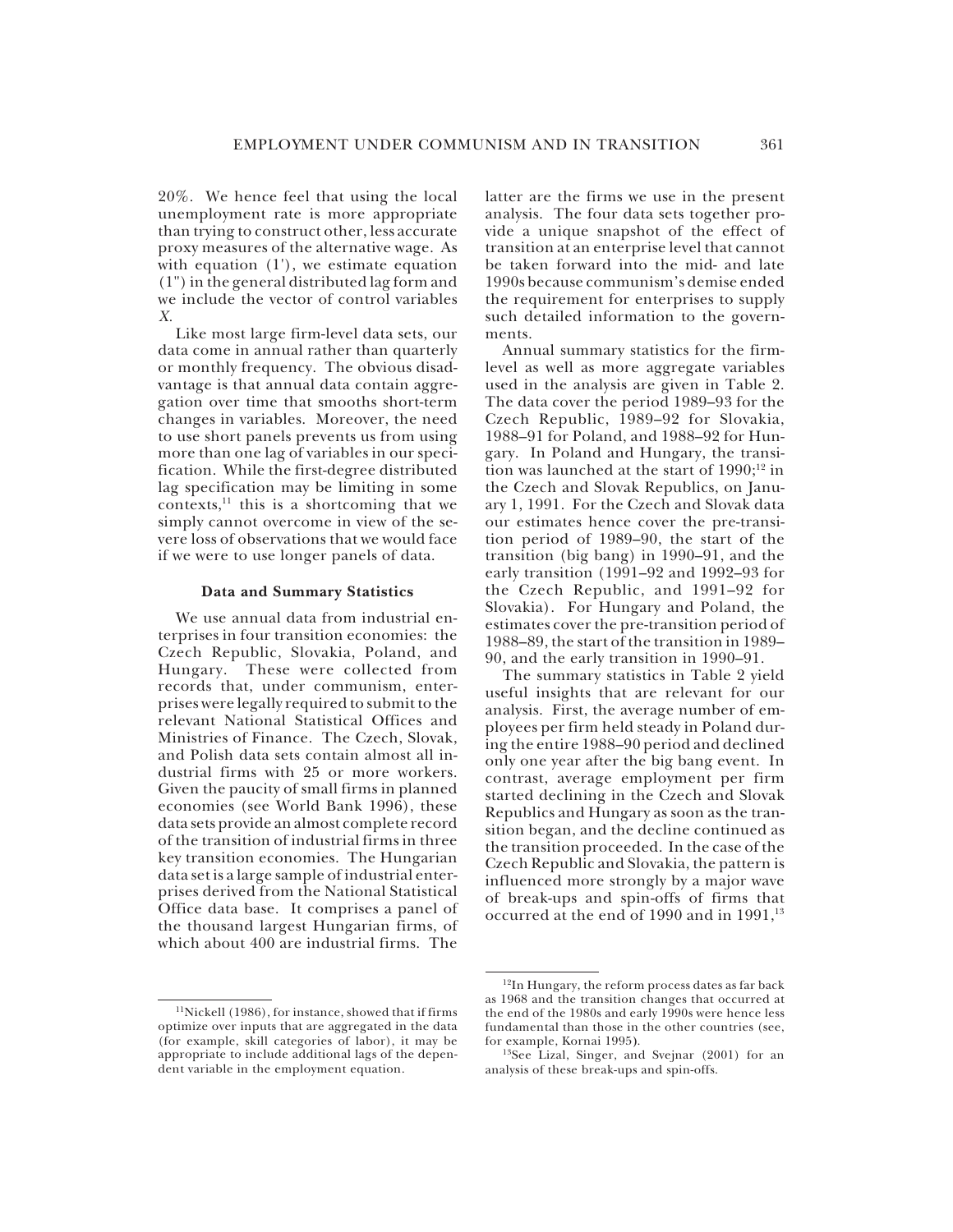|                              |                  |                  | (Standard Deviations in Parentheses) |                  |                |                |
|------------------------------|------------------|------------------|--------------------------------------|------------------|----------------|----------------|
| <i>Statistic</i>             | 1988             | 1989             | 1990                                 | 1991             | 1992           | 1993           |
| Czech Republic               |                  |                  |                                      |                  |                |                |
| Avg. Monthly Wage (000 Kcs)  |                  | 3.16<br>(0.39)   | 3.27<br>(0.39)                       | 3.78<br>(0.62)   | 4.38<br>(0.93) | 5.37<br>(1.22) |
| Real Product Wage (000 Kcs)  |                  | 3.16             | 3.14                                 | 2.13             | 2.24           | 2.42           |
| Avg. Number of Employees     |                  | 1887<br>(4,901)  | 1860<br>(4,753)                      | 1186<br>(3,106)  | 755<br>(2,220) | 716<br>(1,966) |
| Hungary                      |                  |                  |                                      |                  |                |                |
| Avg. Annual Wage (000 Fl)    | 110<br>(32)      | 138<br>(49)      | 184<br>(82)                          | 249<br>(120)     |                |                |
| Real Product Wage (000 Fl)   | 110              | 126              | 137                                  | 140              |                |                |
| Avg. Number of Employees     | 1,735<br>(6,551) | 1,701<br>(6,698) | 1,507<br>(6,509)                     | 1,214<br>(6,096) |                |                |
| Poland                       |                  |                  |                                      |                  |                |                |
| Avg. Annual Wage (000 Zloty) | 2.48<br>(2.76)   | 9.69<br>(10.31)  | 47.39<br>(49.32)                     | 106.33<br>(125)  |                |                |
| Real Product Wage            | 2.48             | 3.02             | 2.31                                 | 3.57             |                |                |
| Avg. Number of Employees     | 726<br>(1,315)   | 694<br>(1,271)   | 702<br>(1,293)                       | 576<br>(1,104)   |                |                |
| Slovakia                     |                  |                  |                                      |                  |                |                |
| Avg. Monthly Wage (000 Kcs)  |                  | 3.11<br>(0.32)   | 3.22<br>(0.36)                       | 3.73<br>(0.56)   | 4.28<br>(1.07) |                |
| Real Product Wage (000 Kcs)  |                  | 3.11             | 3.07                                 | 2.11             | 2.30           |                |
| Avg. Number of Employees     |                  | 1,663<br>(1,922) | 1.597<br>(1,866)                     | 980<br>(1,819)   | 766<br>(1,625) |                |

*Table 2.* Sample Statistics. (Standard Deviations in Parentheses)

while in Hungary there was relatively more emphasis on layoffs. The steady employment level in the Polish data may be partly accounted for by the fact that Poland did not create the same giant enterprises as did Czechoslovakia and Hungary in the 1980s. Moreover, we observe that the price liberalization associated with the end of the centrally planned system resulted in price jumps that the workers were able to transmit rapidly into corresponding nominal wage increases in the more reformed economies (Hungary and Poland) but not in the more traditional communist economies (the Czech Republic and Slovakia). Indeed, in the latter countries it took several years for workers to overcome the major declines in real wages that occurred at the start of the transition.

#### **Econometric Results**

We commence with our estimates of the

labor demand model specified in equation (1'). The principal estimated coefficients based on equation (1') are reported in Tables 3 and 4. The estimated equations have good fits (with an  $\mathbb{R}^2$  between 0.96 and 0.99) and the test results indicate that the restrictions implied by the first difference specification are usually rejected by the data. Results of unreported tests also indicate that parameter restrictions related to partial and complete adjustment models are usually rejected, as is the hypothesis that parameter estimates do not differ across the consecutive two-year periods. The results of the Hausman tests differ between countries and suggest that firms in the Czech Republic and Poland were relatively unconstrained in selecting the level of output, while firms in Hungary were constrained in the early but not later periods, and firms in Slovakia were constrained most of the time.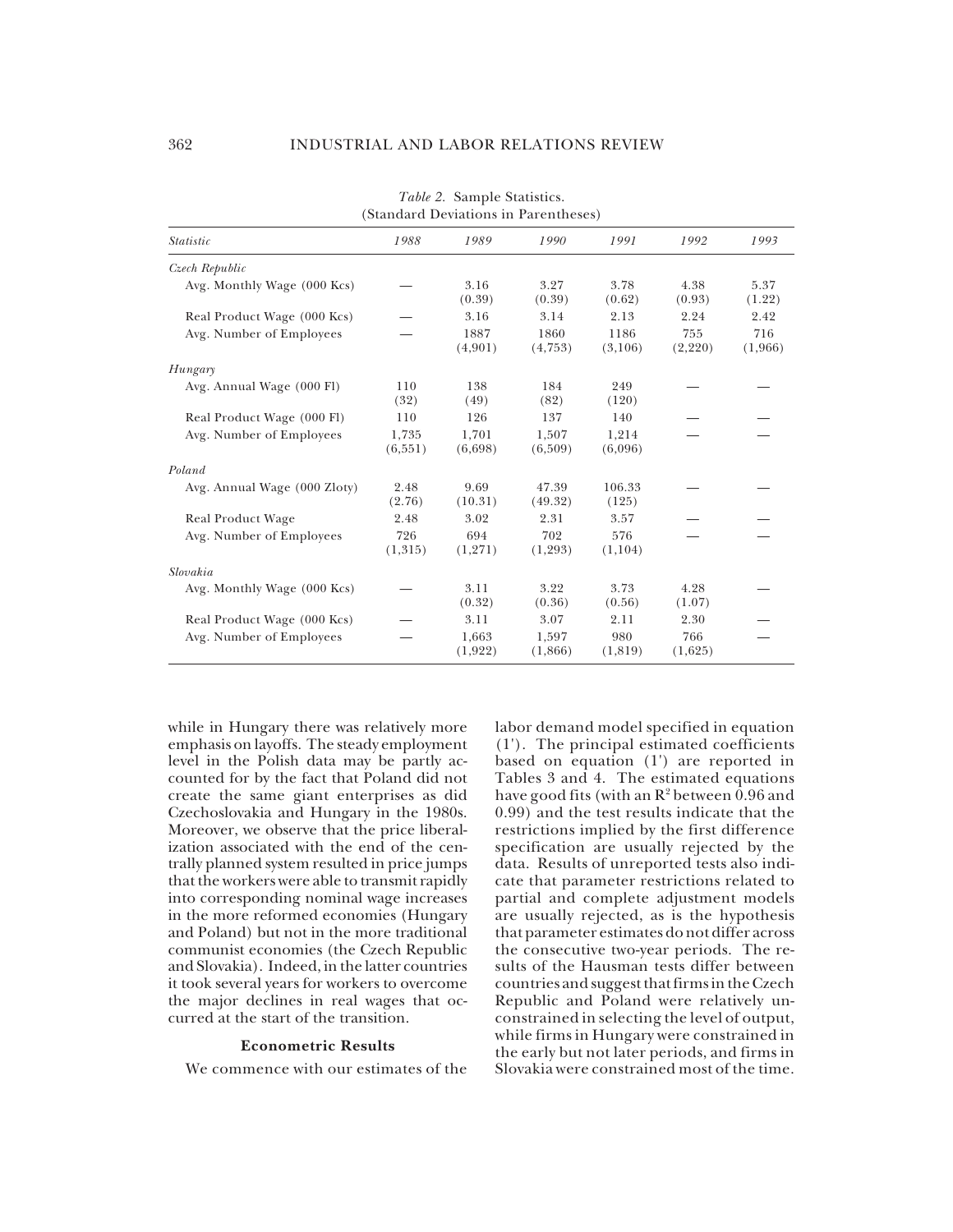| Elasticity      | 1988-89    | 1989-90    | 1990-91               | 1991-92    | 1992-93    |  |
|-----------------|------------|------------|-----------------------|------------|------------|--|
| Czech Republic  |            |            |                       |            |            |  |
| Short-Run       |            | $-0.022$   | $0.119***$            | $0.591***$ | $0.495***$ |  |
|                 |            | (0.035)    | (0.030)               | (0.064)    | (0.057)    |  |
| Long-Run        |            | n.a.       | $0.936***$            | $0.944***$ | $0.894***$ |  |
|                 |            |            | (0.031)               | (0.093)    | (0.046)    |  |
|                 |            | $R^2=0.99$ | $R^2=0.99$            | $R^2=0.97$ | $R^2=0.99$ |  |
|                 |            | $N = 761$  | $N = 990$             | $N=1,453$  | $N=1,017$  |  |
| Slovak Republic |            |            |                       |            |            |  |
| Short-Run       |            | $0.101***$ | $0.063*$              | $0.328***$ |            |  |
|                 |            | (0.015)    | (0.035)               | (0.027)    |            |  |
| Long-Run        |            | n.a.       | $0.974***$<br>(0.053) | n.a.       |            |  |
|                 |            | $R^2=0.99$ | $R^2=0.99$            | $R^2=0.98$ |            |  |
|                 |            | $N = 311$  | $N = 426$             | $N = 569$  |            |  |
| Poland          |            |            |                       |            |            |  |
| Short-Run       | $0.229***$ | $0.153***$ | $0.187***$            |            |            |  |
|                 | (0.021)    | (0.013)    | (0.006)               |            |            |  |
| Long-Run        | n.a.       | $0.452***$ | $0.233***$            |            |            |  |
|                 |            | (0.017)    | (0.009)               |            |            |  |
|                 | $R^2=0.99$ | $R^2=0.99$ | $R^2=0.99$            |            |            |  |
|                 | $N=4,914$  | $N=4,854$  | $N=4,181$             |            |            |  |
| Hungary         |            |            |                       |            |            |  |
| Short-Run       | $0.604*$   | $0.236*$   | $0.650***$            | $0.459***$ |            |  |
|                 | (0.349)    | (0.129)    | (0.168)               | (0.097)    |            |  |
| Long-Run        | n.a.       | 0.721      | $0.768***$            | $0.836***$ |            |  |
|                 |            | (0.475)    | (0.096)               | (0.238)    |            |  |
|                 | $R^2=0.99$ | $R^2=0.96$ | $R^2=0.97$            | $R^2=0.97$ |            |  |
|                 | $N = 418$  | $N = 398$  | $N = 396$             | $N = 363$  |            |  |
|                 |            |            |                       |            |            |  |

*Table 3.* IV Employment Elasticities with Respect to Sales. (Standard Errors in Parentheses)

n.a. = Not applicable since the estimated coefficient on the lagged dependent variable is close to unity. \*Statistically significant at the .10 level; \*\*at the .05 level; \*\*\*at the .01 level.

As may be seen from Table 3, while the long-term labor elasticity estimates with respect to sales are similar and close to unity in three of the four countries we study, the short-term elasticity estimates show a strikingly varied pattern. The Czech and Slovak firms registered very low shortterm labor demand elasticities with respect to sales before and at the very start of the transition. In contrast, the Polish and Hungarian elasticity estimates (0.3 and 0.6 respectively) indicate that firms in these more market-oriented communist economies were already somewhat responsive in their employment adjustment to changes in sales in the 1988–89 pre-transition period.

Moreover, we observe a rise in the estimated short-term labor demand–sales elasticities in all four Central European countries shortly after the start of the transition. In particular, the elasticity rose to 0.3 in Slovakia by 1991–92 (after a temporary decline during the big bang of  $1990-91$ ) and from 0.5 to 0.6 in the Czech Republic in the 1991–93 period. In Hungary and Poland one observes a temporary decline in the estimated elasticities at the start of the transition followed by a rise. Hence, while the pre-transition responsiveness of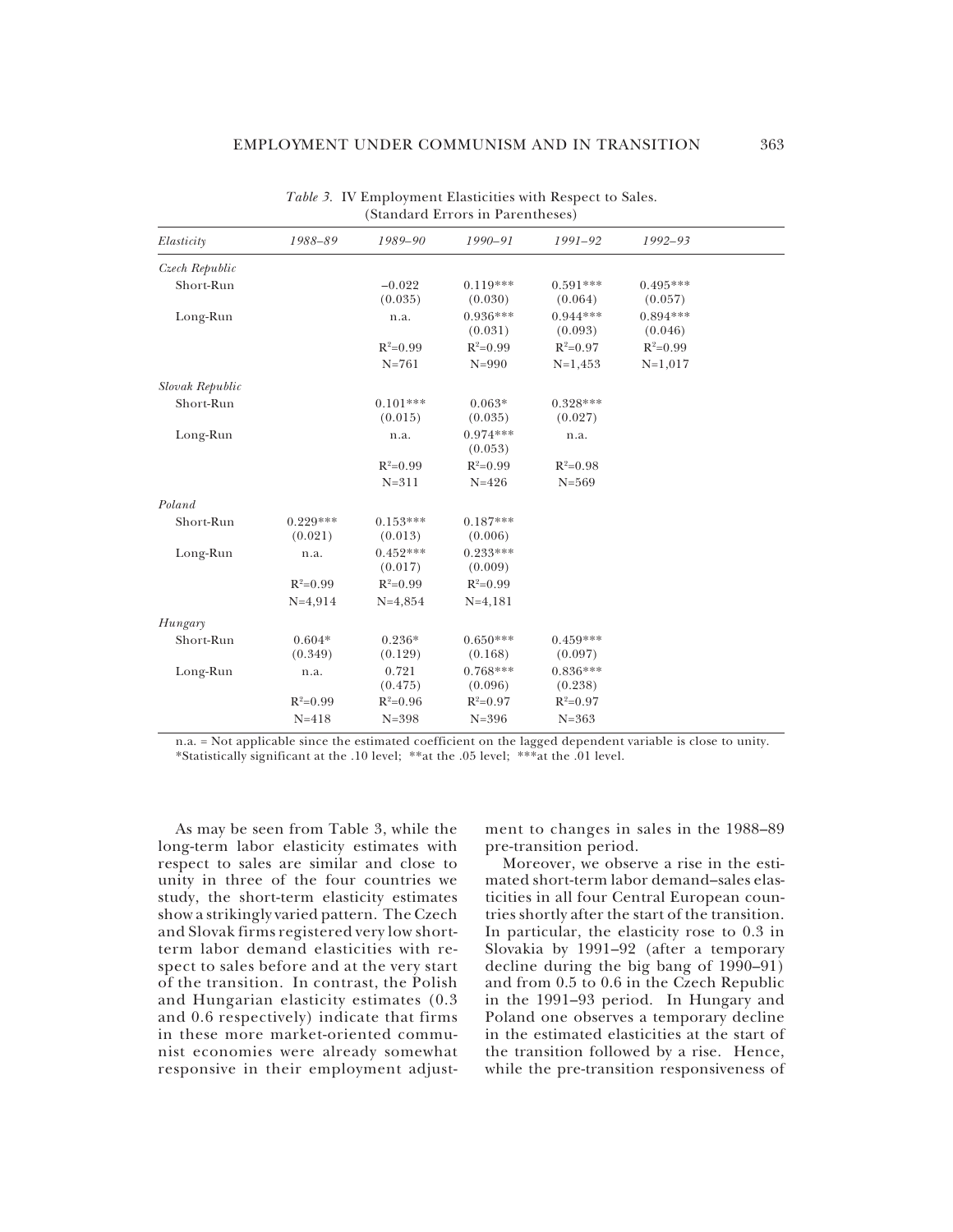|                 |             |             | $\sim$ . The same of $\sim$ 10 m $\sim$ 10 m $\sim$ 10 m $\sim$ 10 m $\sim$ 10 m $\sim$ 10 m $\sim$ 10 m $\sim$ |             |             |  |
|-----------------|-------------|-------------|-----------------------------------------------------------------------------------------------------------------|-------------|-------------|--|
| Elasticity      | 1988-89     | 1989-90     | 1990-91                                                                                                         | 1991-92     | 1992-93     |  |
| Czech Republic  |             |             |                                                                                                                 |             |             |  |
| Short-Run       |             | $-0.389*$   | $-0.108$                                                                                                        | $-0.959***$ | $-0.611***$ |  |
|                 |             | (0.208)     | (0.217)                                                                                                         | (0.216)     | (0.189)     |  |
| Long-Run        |             | n.a.        | $-1.190**$                                                                                                      | $-0.464$    | $-0.509$    |  |
|                 |             |             | (0.553)                                                                                                         | (1.380)     | (.932)      |  |
|                 |             | $R^2=0.99$  | $R^2=0.99$                                                                                                      | $R^2=0.97$  | $R^2=0.99$  |  |
|                 |             | $N = 761$   | $N = 990$                                                                                                       | $N=1,453$   | $N=1,017$   |  |
| Slovak Republic |             |             |                                                                                                                 |             |             |  |
| Short-Run       |             | $-0.329***$ | $0.403*$                                                                                                        | $-0.249*$   |             |  |
|                 |             | (0.116)     | (0.222)                                                                                                         | (0.150)     |             |  |
| Long-Run        |             | n.a.        | $-0.871$                                                                                                        | n.a.        |             |  |
|                 |             |             | (0.771)                                                                                                         |             |             |  |
|                 |             | $R^2=0.99$  | $R^2=0.99$                                                                                                      | $R^2=0.98$  |             |  |
|                 |             | $N = 311$   | $N = 426$                                                                                                       | $N = 569$   |             |  |
| Poland          |             |             |                                                                                                                 |             |             |  |
| Short-Run       | $-0.401***$ | $-0.477***$ | $-0.573***$                                                                                                     |             |             |  |
|                 | (0.030)     | (0.019)     | (0.020)                                                                                                         |             |             |  |
| Long-Run        | n.a.        | $-0.508***$ | $-0.703***$                                                                                                     |             |             |  |
|                 |             | (0.025)     | (0.029)                                                                                                         |             |             |  |
|                 | $R^2=0.99$  | $R^2=0.99$  | $R^2=0.99$                                                                                                      |             |             |  |
|                 | $N=4,914$   | $N=4,854$   | $N=4,181$                                                                                                       |             |             |  |
| Hungary         |             |             |                                                                                                                 |             |             |  |
| Short-Run       | $-0.352$    | $-0.169$    | $-0.352$                                                                                                        | $-0.829***$ |             |  |
|                 | (0.231)     | (0.196)     | (0.255)                                                                                                         | (0.339)     |             |  |
| Long-Run        | n.a.        | 5.164       | $-4.762***$                                                                                                     | $-5.023$    |             |  |
|                 |             | (3.674)     | (2.038)                                                                                                         | (3.132)     |             |  |
|                 | $R^2=0.99$  | $R^2=0.96$  | $R^2=0.97$                                                                                                      | $R^2=0.97$  |             |  |
|                 | $N = 418$   | $N = 398$   | $N = 396$                                                                                                       | $N = 363$   |             |  |

*Table 4.* IV Employment Elasticities with Respect to Wages. (Standard Errors in Parentheses)

n.a. = Not applicable since the estimated coefficient on the lagged dependent variable is close to unity. \*Statistically significant at the .10 level; \*\*at the .05 level; \*\*\*at the .01 level.

employment to sales was greater in the more market-oriented economies (Poland and Hungary) than in the more traditional centrally planned economies (the Czech and Slovak Republics), the difference disappeared shortly after the start of the transition.

The estimated labor demand elasticities with respect to wages are reported in Table 4. The short-term elasticities suggest that in the pre-transition period the Czech and Slovak firms were at least as responsive in adjusting employment to wages as were their Polish and Hungarian counterparts. The Czech and Slovak pre-transition elasticities range between  $-0.33$  and  $-0.39$ , while the

Polish point estimate stands at –0.4. The estimate for Hungary is –0.35 but is not statistically significant. The Czech estimate becomes statistically insignificant and the Slovak one temporarily reverses sign during the big bang of 1990–91, but both become negative and statistically significant thereafter. Once again, one finds that shortly after the start of the transition, the wage elasticities of labor demand were negative and statistically significant in all four CEE economies. As we discuss below, it is interesting to note that the Slovak estimate (0.25) is lower than that found for the other three CEE economies (0.57 to 0.96).

Our findings with respect to the labor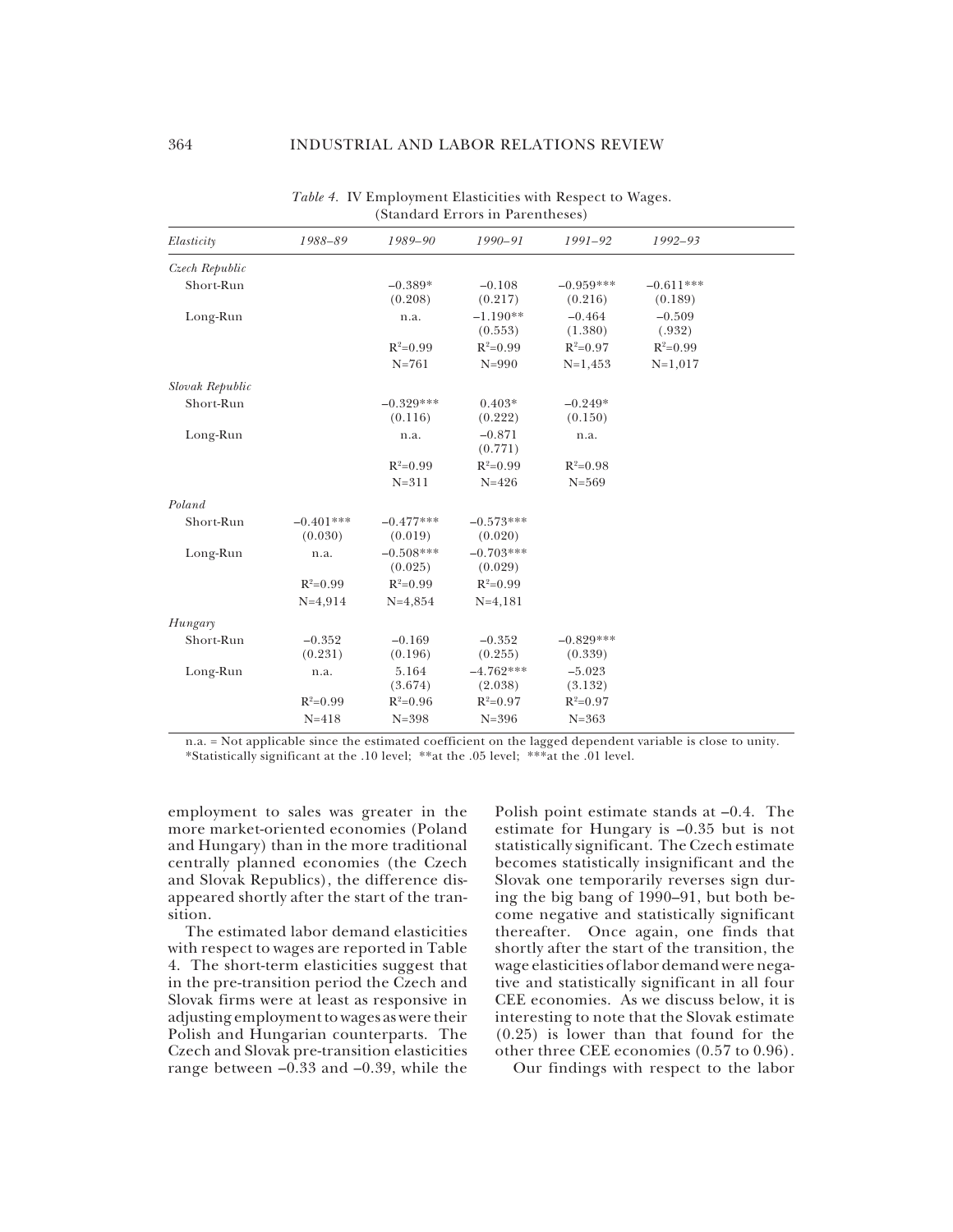demand elasticities are interesting in the context of Table 1, which shows a doubledigit unemployment rate in Hungary, Poland, and Slovakia post-transition, as compared to 3–4% in the Czech Republic. The positive estimated elasticities of employment with respect to sales suggest that the fall in employment in all countries was associated with the decline in output. However, the path of wages had a differential effect across the four countries. In the Czech and Slovak Republics, where real wages fell, the negative employment-wage elasticity mitigated the output-driven decline in employment, and the mitigating effect would have been larger in the Czech Republic, where the estimated employmentwage elasticity is higher than in Slovakia. In Hungary, rising wages would have contributed to the employment decline. Finally, in Poland, where real wages were fairly constant over the first three years and increased only in 1991, the wage effect on employment would have been minimal. These effects are broadly consistent with the macro data presented in Table 1.

In Table 5 we report estimates of employment elasticities with respect to own wage and local unemployment rate. These estimates correspond to the contract curve model, given by the dynamic employment equation (1"), with the local unemployment rate proxying for the tightness of the local labor market and hence the alternative (reservation) wage *Wa .* We find the estimated own wage coefficients to be usually negative and statistically significant, but the estimated coefficients on local unemployment are almost always statistically insignificant. In fact, the unemployment coefficient is positive and statistically significant only in the Czech Republic during its big bang year of 1990–91. In all other cases, the unemployment coefficient is statistically insignificant, occasionally displaying a negative sign. Our findings therefore suggest that at the very start of the transition, only the Czech firms operated to the right of their labor demand curves. The Czech estimate corresponds to an outcome on the vertical contract curve (*ADD'* in Figure 1), which suggests that labor alloca-

tion was socially efficient. However, in Poland and Slovakia during the big bang, and in all countries (including the Czech Republic and Hungary) during the subsequent years, the data generate estimates corresponding to an outcome on the demand curve for labor.

In sum, our estimates of equation (1") suggest that outcomes to the right of the demand curve were rare as the CEE countries moved from the pre-transition period to the early transition period. Moreover, as soon as these economies started adjusting to the shock of price liberalization, reduction of subsidies, and loss of markets, the evidence suggests that they started operating on their labor demand curves. In terms of econometric specification, this finding provides support for the labor demand specification of equation (1') during the transition period.

## **State-Owned Enterprises versus New Firms**

While the Polish and Hungarian data sets for the most part contain the same firms during the entire time period, the Czech and Slovak data reflect the entry of new firms and break-ups of existing firms. This high turnover of firms in the Czech and Slovak Republics enables us to check whether the SOEs that existed before and survived into the transition behaved differently from the *de novo* firms. One might hypothesize on the basis of other comparisons in the performance of state-owned and private firms that the former would be less flexible and respond less to market signals (see Estrin 2002).

In Table 6, we report estimated labor demand elasticities that correspond to employment equation (1"), with the wage, sales, and local unemployment elasticities for the SOEs being measured relative to those of the non-SOEs. In the Czech Republic we find that in setting employment the SOEs were more responsive than the other firms to wages and sales, but not unemployment, during the big bang of 1990–91. However, one cannot reject the hypothesis that the employment elasticities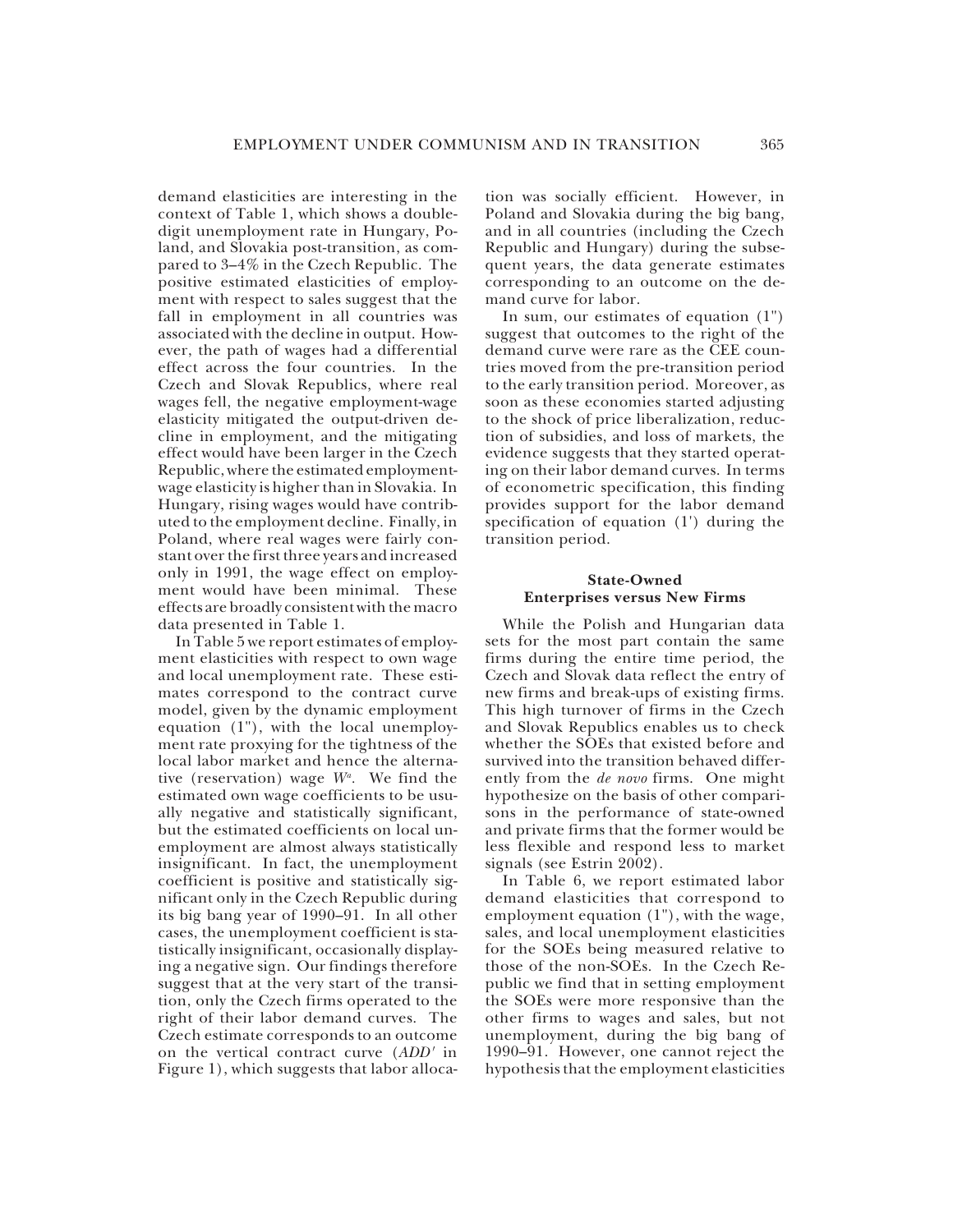| Elasticity      | 1989-90     | 1990-91     | 1991-92     | 1992-93    |  |
|-----------------|-------------|-------------|-------------|------------|--|
| Czech Republic  |             |             |             |            |  |
| Wage            |             | $-0.074$    | $-1.030***$ | $-0.472**$ |  |
|                 |             | (0.209)     | (0.227)     | (0.208)    |  |
| Unemployment    |             | $0.519**$   | $-0.024$    | 0.233      |  |
|                 |             | (0.249)     | (0.454)     | (0.269)    |  |
|                 |             | $R^2=0.99$  | $R^2=0.97$  | $R^2=0.99$ |  |
|                 |             | $N = 990$   | $N=1,453$   | $N=1,017$  |  |
| Slovak Republic |             |             |             |            |  |
| Wage            |             | $0.461**$   | $-0.206$    |            |  |
|                 |             | (0.202)     | (0.169)     |            |  |
| Unemployment    |             | $-0.106$    | 0.216       |            |  |
|                 |             | (0.173)     | (0.366)     |            |  |
|                 |             | $R^2=0.99$  | $R^2=0.98$  |            |  |
|                 |             | $N = 426$   | $N = 569$   |            |  |
| Poland          |             |             |             |            |  |
| Wage            | $-0.470***$ | $-0.579***$ |             |            |  |
|                 | (0.020)     | (0.019)     |             |            |  |
| Unemployment    | 0.0006      | $-0.0006$   |             |            |  |
|                 | (0.0006)    | (0.0004)    |             |            |  |
|                 | $R^2=0.99$  | $R^2=0.99$  |             |            |  |
|                 | $N=4,854$   | $N=4,181$   |             |            |  |
| Hungary         |             |             |             |            |  |
| Wage            |             | $-0.499$    | $-2.476***$ |            |  |
|                 |             | (0.302)     | (0.604)     |            |  |
| Unemployment    |             | $-0.03$     | 0.024       |            |  |
|                 |             | (0.012)     | (0.019)     |            |  |
|                 |             | $R^2=0.96$  | $R^2=0.97$  |            |  |
|                 |             | $N = 396$   | $N = 363$   |            |  |
|                 |             |             |             |            |  |

*Table 5.* IV Employment Elasticities with Respect to Wages and Unemployment. (Standard Errors in Parentheses)

\*Statistically significant at the .10 level; \*\*at the .05 level; \*\*\*at the .01 level.

of the two sets of firms become identical by 1991–92, reflecting a statistically significant negative elasticity with respect to wages and a statistically significant positive elasticity with respect to sales. In Slovakia, one cannot reject the hypothesis that during the big bang of 1990–91 the three employment elasticities were pairwise identical across the two sets of firms and not statistically significantly different from zero. By 1991– 92, the Slovak SOEs displayed sales and unemployment elasticities that did not differ at a statistically significant level from those of the non-SOEs, but they registered a significantly more negative employment elasticity with respect to wages than the non-SOE firms. Our estimates hence do not support the hypothesis that SOEs respond less flexibly to market signals in the early transition period. This finding is consistent with the SOEs facing a similarly hard budget constraint during the period of declining output demand that characterized the early transition.<sup>14</sup>

<sup>14</sup>Our unreported estimated effects of different types of ownership and legal (corporate) status of firms, used as control variables in the present study, indicate that the ownership and legal status of firms do not have strong systematic effects on employment and wages, *ceteris paribus.*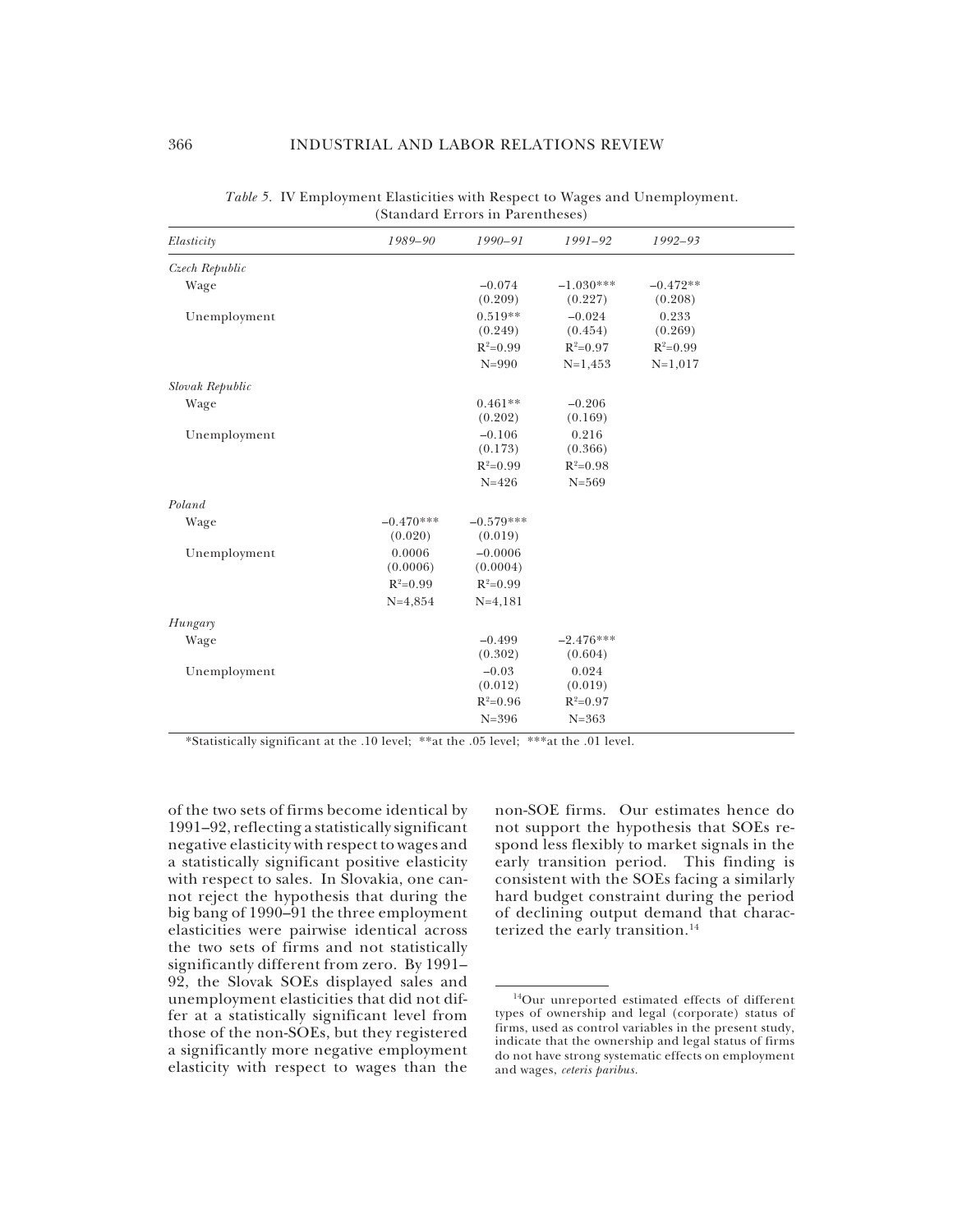#### **Conclusions**

Using large firm-level data sets from four countries at the time when they experienced the systemic shift from central planning to a market system, we find that firms rapidly adjusted their employment behavior and started displaying employment elasticities that are similar to those observed in advanced market economies. Enterprises appear to have behaved as if they were on labor demand curves, with only limited evidence of labor hoarding in the planning era.

We did find important cross-country differences in the pattern of employment determination, consistent with differences in preconditions and transition policies. Our estimates of firm-level employment elasticities with respect to sales suggest that firms in Hungary entered transition substantially reformed (having high, positive, and statistically significant elasticities) and advanced further as the transition proceeded, while firms in Poland went into the transition less reformed but maintained a positive and statistically significant elasticity through the transition years. In contrast, firms in the Czech and Slovak Republics started from what could be termed a stereotypical planned mode (zero or very small elasticities with respect to sales), but caught up quickly.

Interpreting labor hoarding as firms being to the right of the demand curve of labor, we find it to have been the exception rather than the rule, though the post-transition period was also characterized by increased employment responsiveness to sales, which may be connected with excess employment under planning. The behavior of the Polish and Slovak firms during the "big bang" year is consistent with being on the labor demand curve, as is the behavior of firms in all four economies after the start of the transition. Labor hoarding may thus have been less prevalent at the end of communism than is widely believed.

In the Czech Republic, we find that in setting employment the state-owned enterprises (SOEs) were more responsive than the *de novo* firms to wages and sales, but not

| Elasticity       | 1990-91                          | 1991-92                        |
|------------------|----------------------------------|--------------------------------|
| Czech Republic   |                                  |                                |
| Wages            | $0.686**$<br>(0.338)             | $-0.563***$<br>(0.201)         |
| Sales            | $-0.0645$<br>(0.060)             | $0.434***$<br>(0.064)          |
| Unemployment     | 2.379**                          | $-0.510$                       |
| Wages.SOE        | (1.155)<br>$-1.021***$           | (1.292)<br>$-0.102$            |
| Sales.SOE        | (0.408)<br>$0.198***$<br>(0.068) | (0.289)<br>0.032<br>(0.086)    |
| Unemployment.SOE | $-2.159$<br>(1.446)              | 1.586<br>(2.051)               |
|                  | $R^2=0.99$<br>$N = 990$          | $R^2=0.98$<br>$N=1,453$        |
| Slovak Republic  |                                  |                                |
| Wages            | $-0.948$<br>(0.897)              | $-0.093$<br>(0.216)            |
| Sales            | $-0.107$<br>(0.191)              | $0.415***$<br>(0.070)          |
| Unemployment     | $-0.714$<br>(1.787)              | $-0.921$<br>(1.170)            |
| Wages.SOE        | 1.372                            | $-0.707***$                    |
| Sales.SOE        | (0.872)<br>0.126<br>(0.190)      | (0.283)<br>$-0.122$<br>(0.107) |
| Unemployment.SOE | 0.777<br>(1.861)                 | 1.987<br>(2.063)               |
|                  | $R^2=0.99$<br>$N = 426$          | $R^2=0.97$<br>$N = 569$        |

*Table 6.* IV Elasticities and SOEs. (Standard Errors in Parentheses)

\*Statistically significant at the .10 level; \*\*at the .05 level;  $***$ at the .01 level.

to unemployment, at the very start during the big bang, and that the employment elasticities of the two sets of firms became indistinguishable later on. In Slovakia, the employment elasticities of the SOEs were indistinguishable from those of the *de novo* firms during the big bang, but the SOEs displayed a statistically significantly more negative employment elasticity with respect to wages than the *de novo* firms later on. The employment behavior of the Czech SOEs during the early transition is hence indistinguishable from that of the *de novo* firms, while the Slovak SOEs exhibited greater employment adjustment with re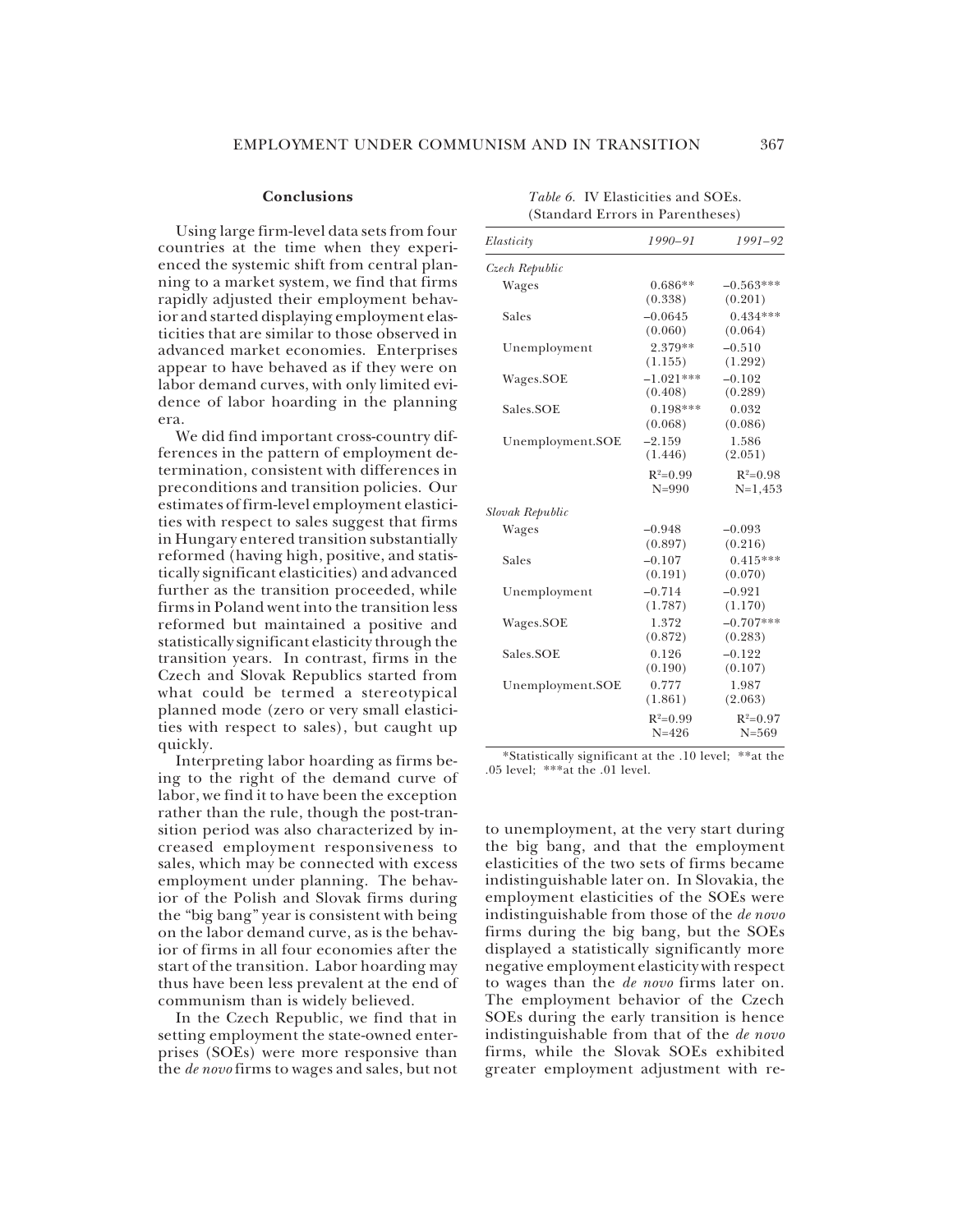spect to wages than the new firms—a finding that is consistent with the SOEs facing a harder budget constraint during the period of declining output demand that characterized the early transition.

Transitory cross-national variations aside, the broad implication of our results is that at the level of individual economic agents, in our case firms, the transition was a relatively swift process. This in turn suggests that the severe economic problems encountered by the transition economies during the first decade stemmed from other sources, such as policy measures, legal and institutional features, and external shocks.

The general finding that firms quickly

started adjusting employment to variations in wages also provides an explanation for why employment declined and unemployment rose much more in some countries than others. In the extreme, our estimates provide an important possible explanation for the high unemployment rate in East Germany following the legally mandated many-fold increase in real wages after reunification with West Germany.

Looking forward, our results suggest that the accession of the Central European countries to the European Union should not have major negative effects on employment, as real wages have remained much lower in Central Europe than in the West.

#### **REFERENCES**

- Aghion, Philippe, Olivier Blanchard, and Robin Burgess. 1994. "The Behaviour of State Firms in Eastern Europe, Pre-Privatisation." *European Economic Review,* Vol. 38, No. 6, pp. 1327–79.
- Blanchard, Olivier, and Michael Kremer. 1997. "Disorganization." *Quarterly Journal of Economics,* Vol. 112, No. 4 (November), pp. 1091–1126.
- Bresson, Georges, Francis Kramarz, and Patrick Sevestre. 1992. "Heterogeneous Labour and the Dynamics of Aggregate Labour Demand: Some Estimations Using Panel Data." *Empirical Economics,* Vol. 17 (Special Edition on Panel Data), pp. 153–68.
- Brown, James N., and Orley Ashenfelter. 1986. "Testing the Efficiency of Employment Contracts." *Journal of Political Economy,* Vol. 94, No. 3 (June), pp. S40–S87.
- Estrin, Saul. 2002. "Competition and Corporate Governance in Transition." *Journal of Economic Perspectives,* Vol. 16, No. 1 (Winter), pp. 101–24.
- Estrin, Saul, and Jan Svejnar. 1993. "Wage Determination in Labor-Managed Firms under Market-Oriented Reforms: Estimates of Static and Dynamic Models." *Journal of Comparative Economics,* Vol. 17, No. 3 (August), pp. 687–700.
- European Bank for Reconstruction and Development. 1998, 1999. Transition Report. London.
- Ham, John C., Jan Svejnar, and Katherine Terrell. 1998. "Unemployment and the Social Safety Net During Transitions to a Market Economy: Evidence from the Czech and Slovak Republics." *American Economic Review,* Vol. 88, No. 5 (December), pp. 1117–42.
- Hamermesh, Daniel. 1986. "The Demand for Labor in the Long Run." In Orley Ashenfelter and Richard Layard, eds., *Handbook of Labor Economics,* Vol. 1. Amsterdam: North Holland, pp. 429–71.
- \_\_\_\_. 1993. *Labor Demand.* Princeton, N.J.: Princeton

University Press.

- Hendry, David F., and Grayham E. Mizon. 1978. "Serial Correlation as a Convenient Simplification, Not a Nuisance: A Comment on a Study of the Demand for Money by the Bank of England." *Economic Journal,* Vol. 88, No. 351 (September), pp. 549–63.
- Kmenta, Jan. 1997. *Elements of Econometrics.* Ann Arbor, Mich.: University of Michigan Press.
- Kornai, Janos. 1995. *Highway and Byways: Studies on Reform and Postcommunist Transition.* Cambridge, Mass.: MIT Press.
- Lizal, Lubomir, Miroslav Singer, and Jan Svejnar. 2001. "Enterprise Breakups and Performance during the Transition from Plan to Market." *Review of Economics and Statistics,* Vol. 83, No. 1 (February), pp. 92–99.
- MaCurdy, Thomas E., and John H. Pencavel. 1986. "Testing between Competing Models of Wage and Employment Determination in Unionized Markets." *Journal of Political Economy,* Vol. 94, No. 3 (June), pp. S3–S9.
- McDonald, Ian M., and Robert M. Solow. 1981. "Wage Bargaining and Unemployment." *American Economic Review,* Vol. 71, No. 5 (December), pp. 896–908.
- Nickell, Stephen J. 1986. "Dynamic Models of Labour Demand." In Orley Ashenfelter and Richard Layard, eds., *Handbook of Labor Economics,* Vol. 1. Amsterdam: North Holland, pp. 473–522.
- Prasnikar, Janez, Jan Svejnar, Dubravko Mihaljek, and Vesna Prasnikar. 1994. "Behavior of Participatory Firms in Yugoslavia: Lessons for Transforming Economies." *Review of Economics and Statistics*, Vol. 76, No. 4 (November), pp. 728–41.
- Quandt, Richard E., and Harvey S. Rosen. 1989. "Endogenous Output in an Aggregate Model of the